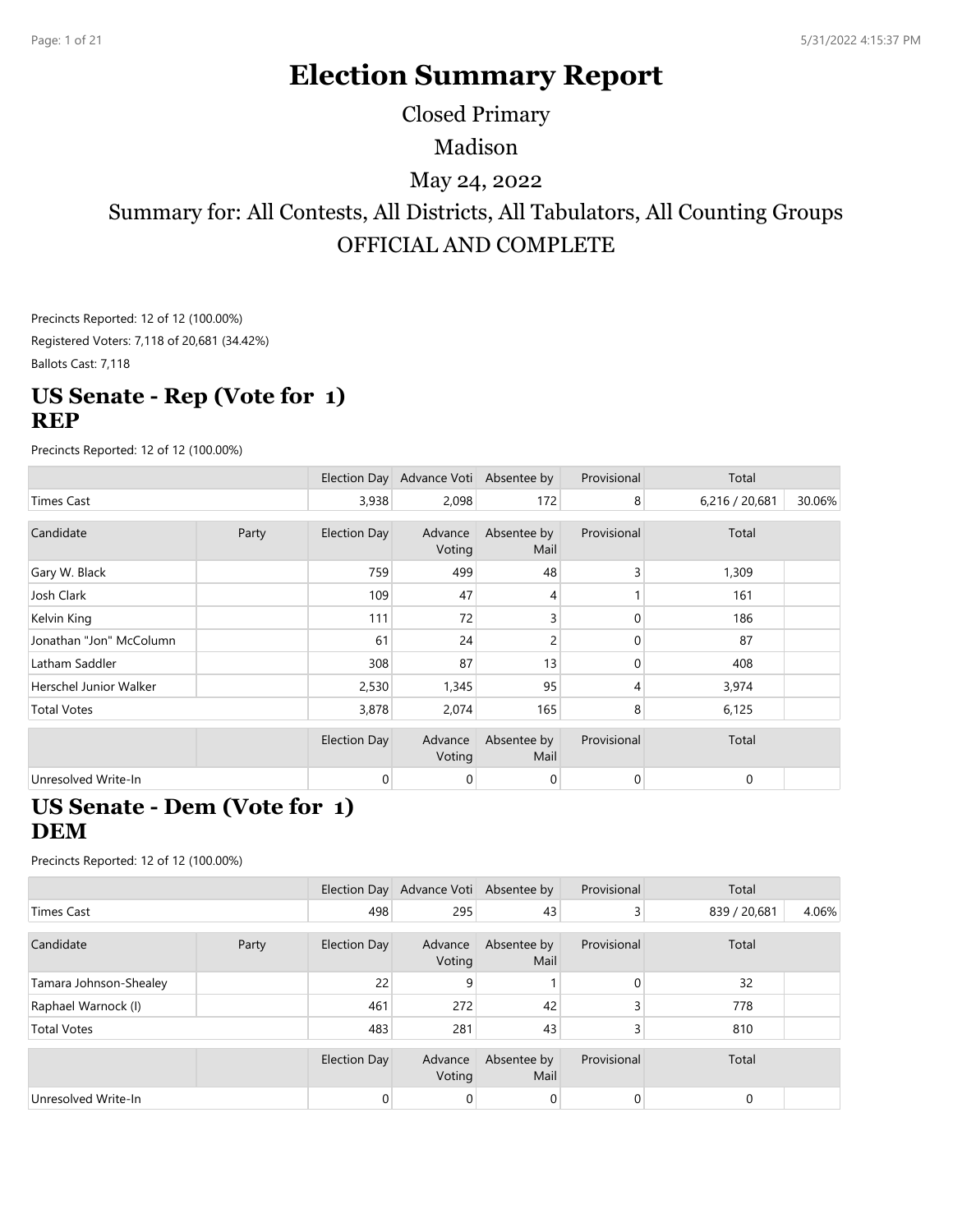### **Governor - Rep (Vote for 1) REP**

Precincts Reported: 12 of 12 (100.00%)

|                     |       |                     | Election Day Advance Voti Absentee by |                     | Provisional | Total          |        |
|---------------------|-------|---------------------|---------------------------------------|---------------------|-------------|----------------|--------|
| <b>Times Cast</b>   |       | 3,938               | 2,098                                 | 172                 | 8           | 6,216 / 20,681 | 30.06% |
| Candidate           | Party | <b>Election Day</b> | Advance<br>Voting                     | Absentee by<br>Mail | Provisional | Total          |        |
| Catherine Davis     |       | 20                  | 9                                     | 2                   | 0           | 31             |        |
| Brian Kemp (I)      |       | 2,916               | 1,604                                 | 138                 | 8           | 4,666          |        |
| David A. Perdue     |       | 833                 | 418                                   | 26                  | 0           | 1,277          |        |
| Kandiss Taylor      |       | 143                 | 53                                    | 5                   | 0           | 201            |        |
| Tom Williams        |       | 12                  | 5                                     |                     | 0           | 18             |        |
| <b>Total Votes</b>  |       | 3,924               | 2,089                                 | 172                 | 8           | 6,193          |        |
|                     |       | <b>Election Day</b> | Advance<br>Voting                     | Absentee by<br>Mail | Provisional | Total          |        |
| Unresolved Write-In |       | 0                   | 0                                     | 0                   | 0           | 0              |        |

## **Governor - Dem (Vote for 1) DEM**

Precincts Reported: 12 of 12 (100.00%)

|                     |       |                | Election Day Advance Voti Absentee by |                     | Provisional    | Total        |       |
|---------------------|-------|----------------|---------------------------------------|---------------------|----------------|--------------|-------|
| Times Cast          |       | 498            | 295                                   | 43                  | 3              | 839 / 20,681 | 4.06% |
| Candidate           | Party | Election Day   | Advance<br>Voting                     | Absentee by<br>Mail | Provisional    | Total        |       |
| Stacey Abrams       |       | 475            | 282                                   | 37                  | 3              | 797          |       |
| <b>Total Votes</b>  |       | 475            | 282                                   | 37                  | 3              | 797          |       |
|                     |       | Election Day   | Advance<br>Voting                     | Absentee by<br>Mail | Provisional    | Total        |       |
| Unresolved Write-In |       | $\overline{0}$ | $\overline{0}$                        | $\overline{0}$      | $\overline{0}$ | 0            |       |

### **Lieutenant Governor - Rep (Vote for 1) REP**

|                     |       |              | Election Day Advance Voti Absentee by |                     | Provisional    | Total          |        |
|---------------------|-------|--------------|---------------------------------------|---------------------|----------------|----------------|--------|
| <b>Times Cast</b>   |       | 3,938        | 2,098                                 | 172                 | 8              | 6,216 / 20,681 | 30.06% |
| Candidate           | Party | Election Day | Advance<br>Voting                     | Absentee by<br>Mail | Provisional    | Total          |        |
| <b>Burt Jones</b>   |       | 2,135        | 1,179                                 | 100                 | $\mathbf{0}$   | 3,414          |        |
| Mack McGregor       |       | 353          | 154                                   |                     | 3              | 517            |        |
| <b>Butch Miller</b> |       | 994          | 548                                   | 47                  | 2              | 1,591          |        |
| Jeanne Seaver       |       | 165          | 114                                   | 10                  | 2              | 291            |        |
| <b>Total Votes</b>  |       | 3,647        | 1,995                                 | 164                 | 7              | 5,813          |        |
|                     |       | Election Day | Advance<br>Voting                     | Absentee by<br>Mail | Provisional    | Total          |        |
| Unresolved Write-In |       | $\mathbf 0$  | 0                                     | $\mathbf 0$         | $\overline{0}$ | $\mathbf 0$    |        |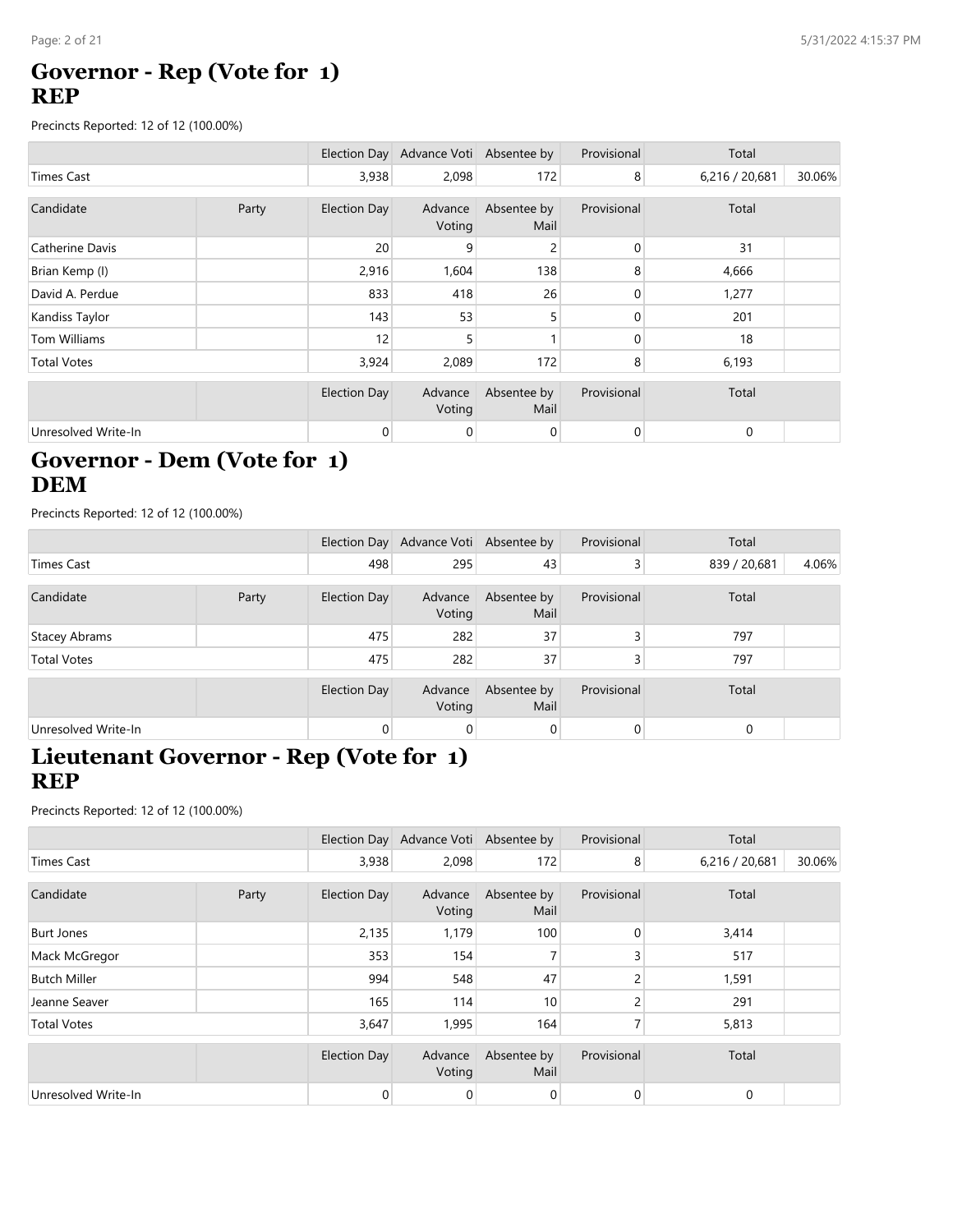## **Lieutenant Governor - Dem (Vote for 1) DEM**

Precincts Reported: 12 of 12 (100.00%)

|                     |       |                     | Election Day Advance Voti Absentee by |                     | Provisional    | Total        |       |
|---------------------|-------|---------------------|---------------------------------------|---------------------|----------------|--------------|-------|
| <b>Times Cast</b>   |       | 498                 | 295                                   | 43                  | $\overline{3}$ | 839 / 20,681 | 4.06% |
| Candidate           | Party | <b>Election Day</b> | Advance<br>Voting                     | Absentee by<br>Mail | Provisional    | Total        |       |
| Erick E. Allen      |       | 39                  | 24                                    |                     | 1              | 65           |       |
| Charlie Bailey      |       | 99                  | 71                                    | 18                  | 0              | 188          |       |
| Tyrone Brooks, Jr.  |       | 51                  | 24                                    | 3                   | 0              | 78           |       |
| Tony Brown          |       | 17                  | 8                                     | $\mathbf 0$         | 0              | 25           |       |
| Kwanza Hall         |       | 127                 | 64                                    | 7                   |                | 199          |       |
| Jason T. Hayes      |       | 3                   | 11                                    |                     | 0              | 15           |       |
| Derrick L. Jackson  |       | 35                  | 18                                    | 2                   | 0              | 55           |       |
| R. Malik            |       | 9                   | 4                                     |                     | 0              | 14           |       |
| Renitta Shannon     |       | 76                  | 44                                    | 2                   | 0              | 122          |       |
| <b>Total Votes</b>  |       | 456                 | 268                                   | 35                  | 2              | 761          |       |
|                     |       | <b>Election Day</b> | Advance<br>Voting                     | Absentee by<br>Mail | Provisional    | Total        |       |
| Unresolved Write-In |       | 0                   | 0                                     | $\mathbf 0$         | $\overline{0}$ | 0            |       |

### **Secretary of State - Rep (Vote for 1) REP**

|                        |       |                     | Election Day Advance Voti Absentee by |                     | Provisional    | Total          |        |
|------------------------|-------|---------------------|---------------------------------------|---------------------|----------------|----------------|--------|
| Times Cast             |       | 3,938               | 2,098                                 | 172                 | 8              | 6,216 / 20,681 | 30.06% |
| Candidate              | Party | <b>Election Day</b> | Advance                               | Absentee by         | Provisional    | Total          |        |
|                        |       |                     | Voting                                | Mail                |                |                |        |
| David C. Belle Isle    |       | 179                 | 98                                    | 4                   | $\mathbf{0}$   | 281            |        |
| Jody Hice              |       | 1,671               | 947                                   | 78                  | 4              | 2,700          |        |
| T.J. Hudson            |       | 196                 | 136                                   | 6                   | 0              | 338            |        |
| Brad Raffensperger (I) |       | 1,768               | 876                                   | 80                  | 4              | 2,728          |        |
| <b>Total Votes</b>     |       | 3,814               | 2,057                                 | 168                 | 8              | 6,047          |        |
|                        |       | <b>Election Day</b> | Advance<br>Voting                     | Absentee by<br>Mail | Provisional    | Total          |        |
| Unresolved Write-In    |       | 0                   | 0                                     | $\overline{0}$      | $\overline{0}$ | $\mathbf 0$    |        |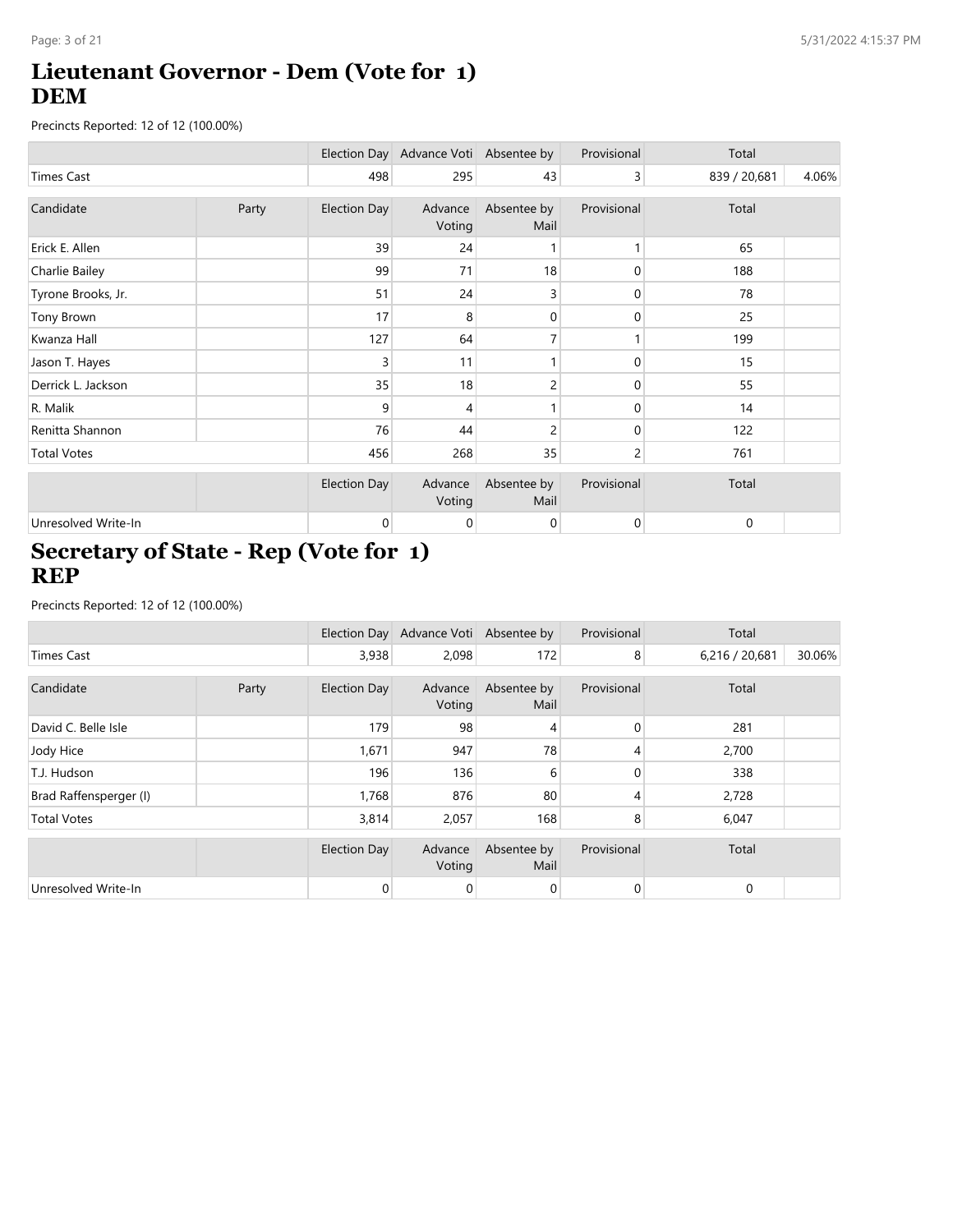### **Secretary of State - Dem (Vote for 1) DEM**

Precincts Reported: 12 of 12 (100.00%)

|                     |       |                     | Election Day Advance Voti Absentee by |                     | Provisional | Total        |       |
|---------------------|-------|---------------------|---------------------------------------|---------------------|-------------|--------------|-------|
| <b>Times Cast</b>   |       | 498                 | 295                                   | 43                  | 3           | 839 / 20,681 | 4.06% |
| Candidate           | Party | <b>Election Day</b> | Advance<br>Voting                     | Absentee by<br>Mail | Provisional | Total        |       |
| Dee Dawkins-Haigler |       | 66                  | 40                                    | 2                   |             | 109          |       |
| John Eaves          |       | 27                  | 19                                    | 4                   | 0           | 50           |       |
| Floyd Griffin       |       | 48                  | 20                                    | 2                   | 0           | 70           |       |
| Bee Nguyen          |       | 247                 | 144                                   | 27                  | 0           | 418          |       |
| Michael Owens       |       | 70                  | 55                                    | 2                   | 0           | 127          |       |
| <b>Total Votes</b>  |       | 458                 | 278                                   | 37                  |             | 774          |       |
|                     |       | <b>Election Day</b> | Advance<br>Voting                     | Absentee by<br>Mail | Provisional | Total        |       |
| Unresolved Write-In |       | 0                   | 0                                     | 0                   | 0           | 0            |       |

### **Attorney General - Rep (Vote for 1) REP**

Precincts Reported: 12 of 12 (100.00%)

|                     |       |              | Election Day Advance Voti Absentee by |                     | Provisional    | Total          |        |
|---------------------|-------|--------------|---------------------------------------|---------------------|----------------|----------------|--------|
| <b>Times Cast</b>   |       | 3,938        | 2,098                                 | 172                 | 8              | 6,216 / 20,681 | 30.06% |
| Candidate           | Party | Election Day | Advance<br>Voting                     | Absentee by<br>Mail | Provisional    | Total          |        |
| Chris Carr (I)      |       | 2,672        | 1,532                                 | 113                 | 6              | 4,323          |        |
| John Gordon         |       | 1,003        | 460                                   | 45                  |                | 1,509          |        |
| <b>Total Votes</b>  |       | 3,675        | 1,992                                 | 158                 |                | 5,832          |        |
|                     |       | Election Day | Advance<br>Voting                     | Absentee by<br>Mail | Provisional    | Total          |        |
| Unresolved Write-In |       | 0            | 0                                     | $\overline{0}$      | $\overline{0}$ | 0              |        |

## **Attorney General - Dem (Vote for 1) DEM**

|                       |       |                | Election Day Advance Voti Absentee by |                     | Provisional | Total        |       |
|-----------------------|-------|----------------|---------------------------------------|---------------------|-------------|--------------|-------|
| <b>Times Cast</b>     |       | 498            | 295                                   | 43                  | 3           | 839 / 20,681 | 4.06% |
| Candidate             | Party | Election Day   | Advance<br>Voting                     | Absentee by<br>Mail | Provisional | Total        |       |
| Jennifer "Jen" Jordan |       | 375            | 229                                   | 29                  | 2           | 635          |       |
| Christian Wise Smith  |       | 86             | 45                                    |                     | 0           | 138          |       |
| <b>Total Votes</b>    |       | 461            | 274                                   | 36                  | 2           | 773          |       |
|                       |       | Election Day   | Advance<br>Voting                     | Absentee by<br>Mail | Provisional | Total        |       |
| Unresolved Write-In   |       | $\overline{0}$ | 0                                     | 0                   | 0           | $\Omega$     |       |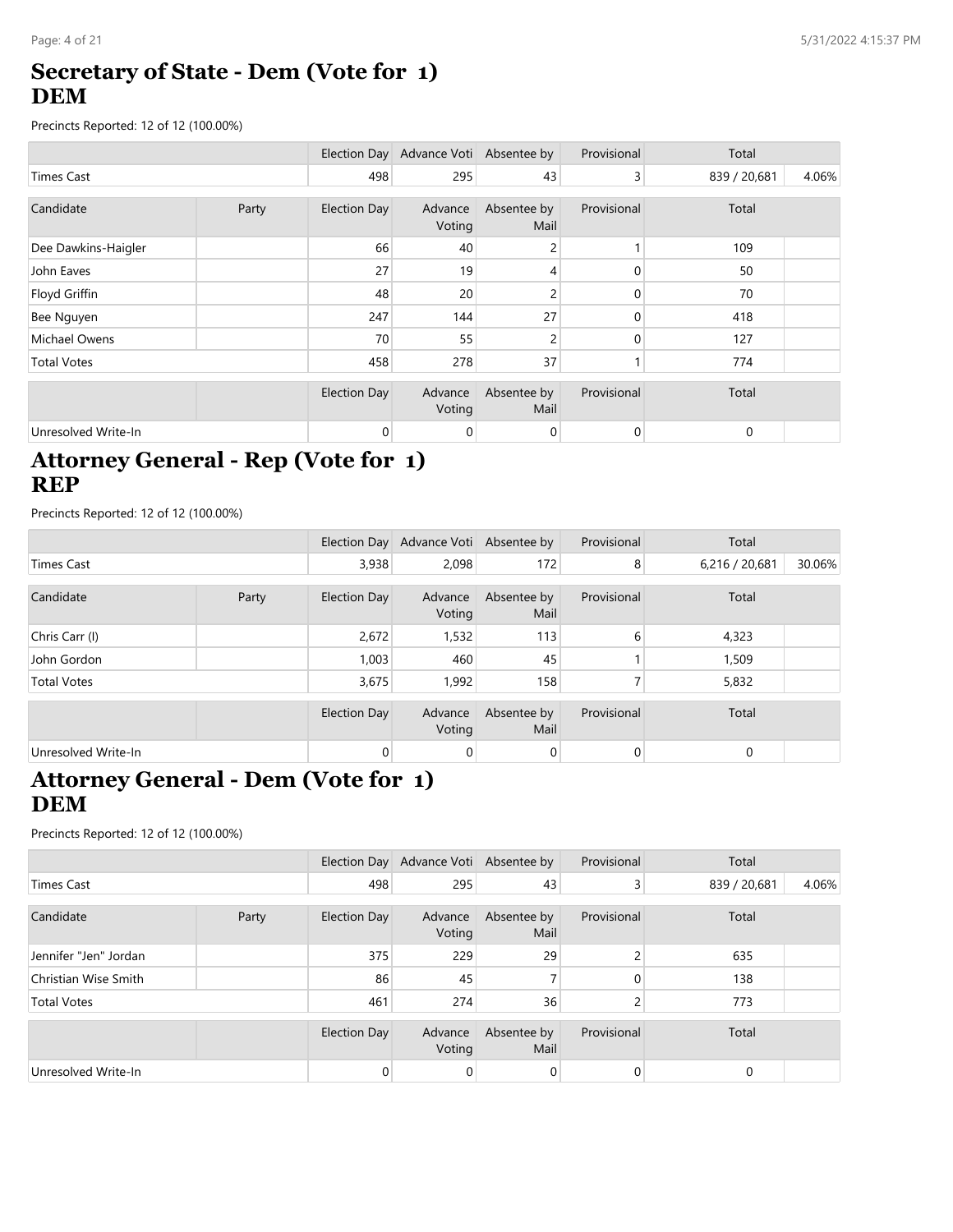### **Commissioner of Agriculture - Rep (Vote for 1) REP**

Precincts Reported: 12 of 12 (100.00%)

|                     |       |                     | Election Day Advance Voti Absentee by |                     | Provisional    | Total          |        |
|---------------------|-------|---------------------|---------------------------------------|---------------------|----------------|----------------|--------|
| Times Cast          |       | 3,938               | 2,098                                 | 172                 | 8              | 6,216 / 20,681 | 30.06% |
| Candidate           | Party | <b>Election Day</b> | Advance<br>Voting                     | Absentee by<br>Mail | Provisional    | Total          |        |
| <b>Tyler Harper</b> |       | 3,429               | 1,871                                 | 137                 |                | 5,444          |        |
| <b>Total Votes</b>  |       | 3,429               | 1.871                                 | 137                 |                | 5,444          |        |
|                     |       | Election Day        | Advance<br>Voting                     | Absentee by<br>Mail | Provisional    | Total          |        |
| Unresolved Write-In |       | 0                   | 0                                     | $\mathbf 0$         | $\overline{0}$ | $\Omega$       |        |

### **Commissioner of Agriculture - Dem (Vote for 1) DEM**

Precincts Reported: 12 of 12 (100.00%)

|                      |       |                | Election Day Advance Voti Absentee by |                     | Provisional | Total        |       |
|----------------------|-------|----------------|---------------------------------------|---------------------|-------------|--------------|-------|
| Times Cast           |       | 498            | 295                                   | 43                  | $\lvert$ 3  | 839 / 20,681 | 4.06% |
| Candidate            | Party | Election Day   | Advance<br>Voting                     | Absentee by<br>Mail | Provisional | Total        |       |
| <b>Winfred Dukes</b> |       | 130            | 89                                    | 15                  |             | 235          |       |
| Nakita Hemingway     |       | 226            | 108                                   | 10 <sub>1</sub>     |             | 344          |       |
| Fred Swann           |       | 86             | 63                                    | 9                   | 0           | 158          |       |
| <b>Total Votes</b>   |       | 442            | 260                                   | 34                  |             | 737          |       |
|                      |       | Election Day   | Advance<br>Voting                     | Absentee by<br>Mail | Provisional | Total        |       |
| Unresolved Write-In  |       | $\overline{0}$ | $\mathbf 0$                           | $\overline{0}$      | 0           | 0            |       |

#### **Commissioner of Insurance - Rep (Vote for 1) REP**

|                     |       |                     | Election Day Advance Voti Absentee by |                     | Provisional    | Total          |        |
|---------------------|-------|---------------------|---------------------------------------|---------------------|----------------|----------------|--------|
| Times Cast          |       | 3,938               | 2,098                                 | 172                 | 8              | 6,216 / 20,681 | 30.06% |
| Candidate           | Party | Election Day        | Advance<br>Voting                     | Absentee by<br>Mail | Provisional    | Total          |        |
| Ben Cowart          |       | 682                 | 299                                   | 21                  | 3              | 1,005          |        |
| John King (I)       |       | 2,395               | 1,404                                 | 114                 | 4              | 3,917          |        |
| Patrick Witt        |       | 541                 | 257                                   | 24                  | 0              | 822            |        |
| <b>Total Votes</b>  |       | 3,618               | 1,960                                 | 159                 | 7              | 5,744          |        |
|                     |       | <b>Election Day</b> | Advance<br>Voting                     | Absentee by<br>Mail | Provisional    | Total          |        |
| Unresolved Write-In |       | $\mathbf{0}$        | 0                                     | $\mathbf 0$         | $\overline{0}$ | $\mathbf 0$    |        |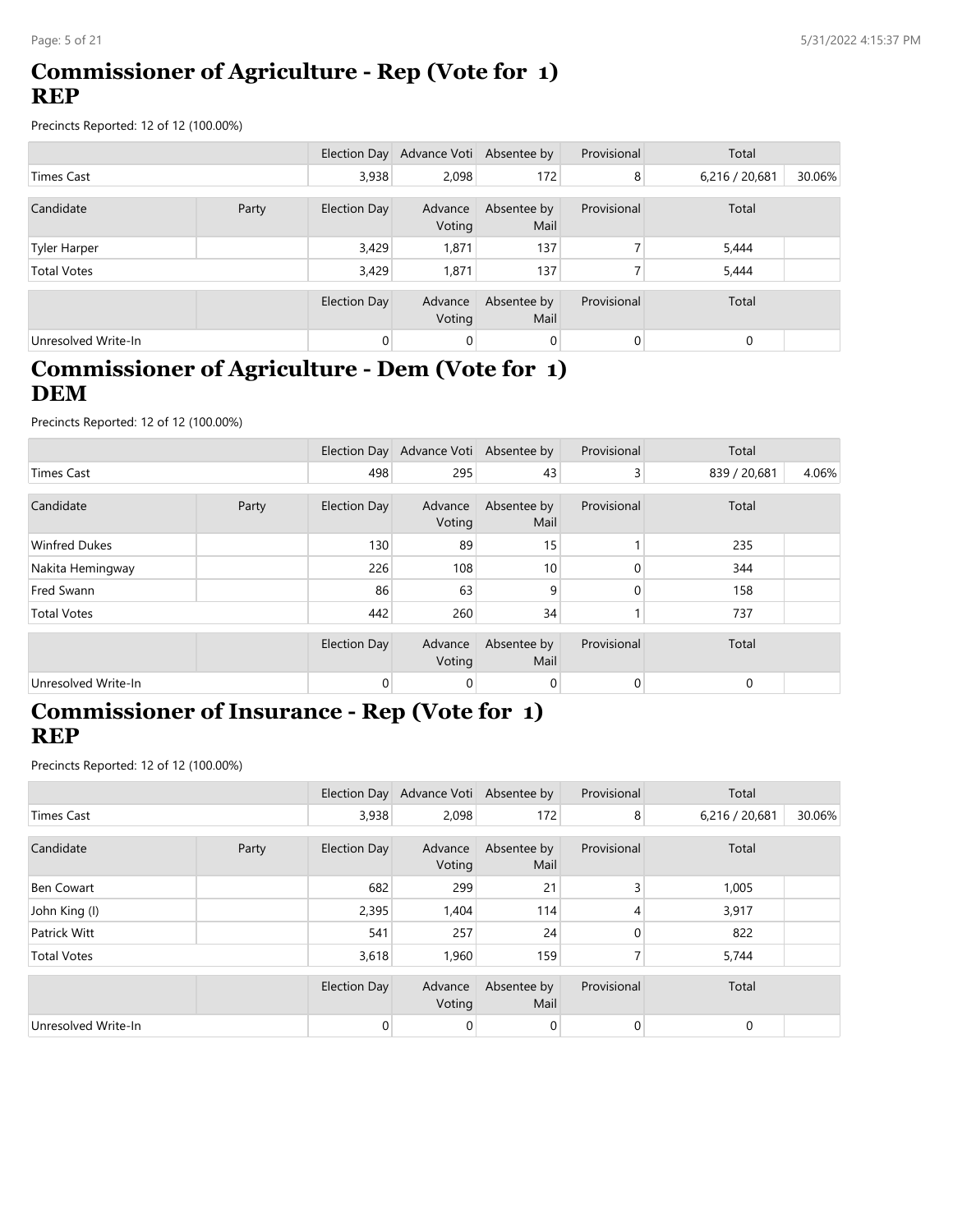## **Commissioner of Insurance - Dem (Vote for 1) DEM**

Precincts Reported: 12 of 12 (100.00%)

|                       |       |              | Election Day Advance Voti Absentee by |                     | Provisional | Total        |       |
|-----------------------|-------|--------------|---------------------------------------|---------------------|-------------|--------------|-------|
| Times Cast            |       | 498          | 295                                   | 43                  | 3           | 839 / 20,681 | 4.06% |
| Candidate             | Party | Election Day | Advance<br>Voting                     | Absentee by<br>Mail | Provisional | Total        |       |
| Raphael Baker         |       | 151          | 80                                    | 4                   |             | 236          |       |
| Janice Laws Robinson  |       | 212          | 139                                   | 24                  |             | 376          |       |
| <b>Matthew Wilson</b> |       | 81           | 45                                    | 5                   | $\Omega$    | 131          |       |
| <b>Total Votes</b>    |       | 444          | 264                                   | 33                  | 2           | 743          |       |
|                       |       | Election Day | Advance<br>Voting                     | Absentee by<br>Mail | Provisional | Total        |       |
| Unresolved Write-In   |       | 0            | 0                                     | 0                   | 0           | $\mathbf 0$  |       |

## **State School Superintendent - Rep (Vote for 1) REP**

Precincts Reported: 12 of 12 (100.00%)

|                     |       |                | Election Day Advance Voti Absentee by |                     | Provisional | Total          |        |
|---------------------|-------|----------------|---------------------------------------|---------------------|-------------|----------------|--------|
| Times Cast          |       | 3,938          | 2,098                                 | 172                 | 8           | 6,216 / 20,681 | 30.06% |
| Candidate           | Party | Election Day   | Advance<br>Voting                     | Absentee by<br>Mail | Provisional | Total          |        |
| John D. Barge       |       | 929            | 475                                   | 36                  | 2           | 1,442          |        |
| Richard Woods (I)   |       | 2,689          | 1,477                                 | 117                 | 5           | 4,288          |        |
| <b>Total Votes</b>  |       | 3,618          | 1,952                                 | 153                 |             | 5,730          |        |
|                     |       | Election Day   | Advance<br>Voting                     | Absentee by<br>Mail | Provisional | Total          |        |
| Unresolved Write-In |       | $\overline{0}$ | $\mathbf 0$                           | 0                   | 0           | $\mathbf 0$    |        |

### **State School Superintendent - Dem (Vote for 1) DEM**

|                        |  |                     | Election Day Advance Voti Absentee by |                     | Provisional    | Total        |       |
|------------------------|--|---------------------|---------------------------------------|---------------------|----------------|--------------|-------|
| <b>Times Cast</b>      |  | 498                 | 295                                   | 43                  | $\overline{3}$ | 839 / 20,681 | 4.06% |
| Candidate<br>Party     |  | <b>Election Day</b> | Advance<br>Voting                     | Absentee by<br>Mail | Provisional    | Total        |       |
| <b>Currey Hitchens</b> |  | 77                  | 44                                    |                     | 0              | 128          |       |
| Jaha V. Howard         |  | 55                  | 32                                    | 2                   |                | 90           |       |
| James Morrow, Jr.      |  | 54                  | 42                                    |                     |                | 98           |       |
| Alisha Thomas Searcy   |  | 258                 | 143                                   | 24                  | 0              | 425          |       |
| <b>Total Votes</b>     |  | 444                 | 261                                   | 34                  | 2              | 741          |       |
|                        |  | <b>Election Day</b> | Advance<br>Voting                     | Absentee by<br>Mail | Provisional    | Total        |       |
| Unresolved Write-In    |  | $\mathbf{0}$        | 0                                     | $\overline{0}$      | $\overline{0}$ | 0            |       |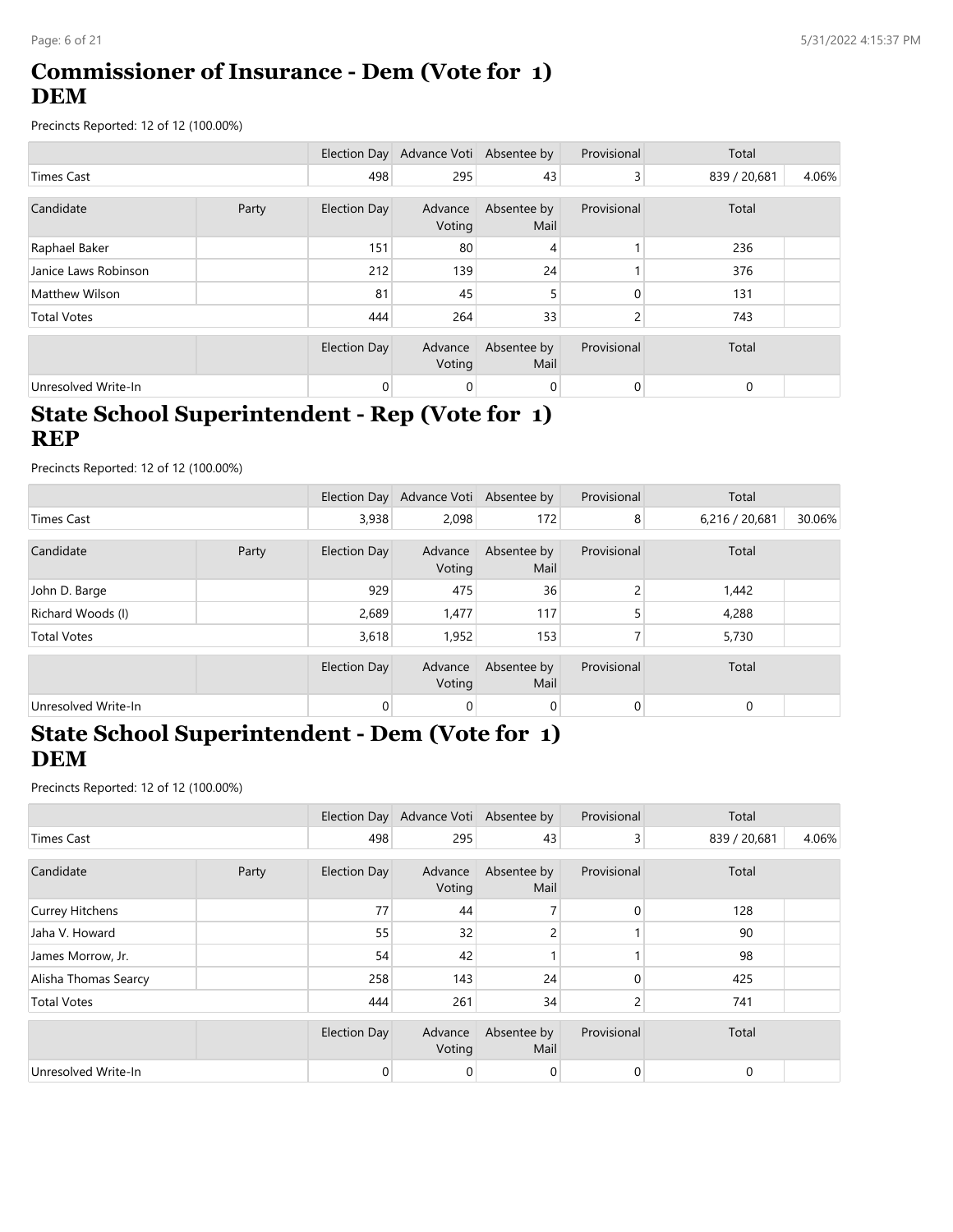### **Commissioner of Labor - Rep (Vote for 1) REP**

Precincts Reported: 12 of 12 (100.00%)

|                       |       |              | Election Day Advance Voti Absentee by |                     | Provisional | Total          |        |
|-----------------------|-------|--------------|---------------------------------------|---------------------|-------------|----------------|--------|
| Times Cast            |       | 3,938        | 2.098                                 | 172                 | 8           | 6,216 / 20,681 | 30.06% |
| Candidate             | Party | Election Day | Advance<br>Voting                     | Absentee by<br>Mail | Provisional | Total          |        |
| Kartik Bhatt          |       | 200          | 92                                    | 6                   | 0           | 298            |        |
| Mike Coan             |       | 1,007        | 557                                   | 41                  | 3           | 1,608          |        |
| <b>Bruce Thompson</b> |       | 2,126        | 1,159                                 | 94                  | 4           | 3,383          |        |
| <b>Total Votes</b>    |       | 3,333        | 1,808                                 | 141                 | 7           | 5,289          |        |
|                       |       | Election Day | Advance<br>Voting                     | Absentee by<br>Mail | Provisional | Total          |        |
| Unresolved Write-In   |       | 0            | 0                                     | 0                   | 0           | 0              |        |

## **Commissioner of Labor - Dem (Vote for 1) DEM**

Precincts Reported: 12 of 12 (100.00%)

|                            |       |                     | Election Day Advance Voti Absentee by |                     | Provisional | Total        |       |
|----------------------------|-------|---------------------|---------------------------------------|---------------------|-------------|--------------|-------|
| <b>Times Cast</b>          |       | 498                 | 295                                   | 43                  | 3           | 839 / 20,681 | 4.06% |
| Candidate                  | Party | <b>Election Day</b> | Advance<br>Voting                     | Absentee by<br>Mail | Provisional | Total        |       |
| William "Will" Boddie, Jr. |       | 107                 | 54                                    | 13                  |             | 175          |       |
| Thomas Dean                |       | 70                  | 33                                    | 3                   |             | 106          |       |
| Nicole Horn                |       | 116                 | 87                                    | 14                  | 0           | 217          |       |
| Lester G. Jackson III      |       | 47                  | 29                                    | 2                   |             | 78           |       |
| Nadia Surrency             |       | 99                  | 57                                    |                     | 0           | 157          |       |
| <b>Total Votes</b>         |       | 439                 | 260                                   | 33                  |             | 733          |       |
|                            |       | <b>Election Day</b> | Advance<br>Voting                     | Absentee by<br>Mail | Provisional | Total        |       |
| Unresolved Write-In        |       | 0                   | 0                                     | 0                   | 0           | 0            |       |

### **PSC - District 2 - Rep (Vote for 1) REP**

|                     |  |                | Election Day Advance Voti Absentee by |                     | Provisional | Total          |        |
|---------------------|--|----------------|---------------------------------------|---------------------|-------------|----------------|--------|
| <b>Times Cast</b>   |  | 3,938          | 2,098                                 | 172                 | 8           | 6,216 / 20,681 | 30.06% |
| Candidate<br>Party  |  | Election Day   | Advance<br>Voting                     | Absentee by<br>Mail | Provisional | Total          |        |
| Tim Echols (I)      |  | 3,445          | 1,865                                 | 131                 |             | 5,448          |        |
| <b>Total Votes</b>  |  | 3,445          | 1,865                                 | 131                 |             | 5,448          |        |
|                     |  | Election Day   | Advance<br>Voting                     | Absentee by<br>Mail | Provisional | Total          |        |
| Unresolved Write-In |  | $\overline{0}$ | 0                                     | $\overline{0}$      | 0           | $\Omega$       |        |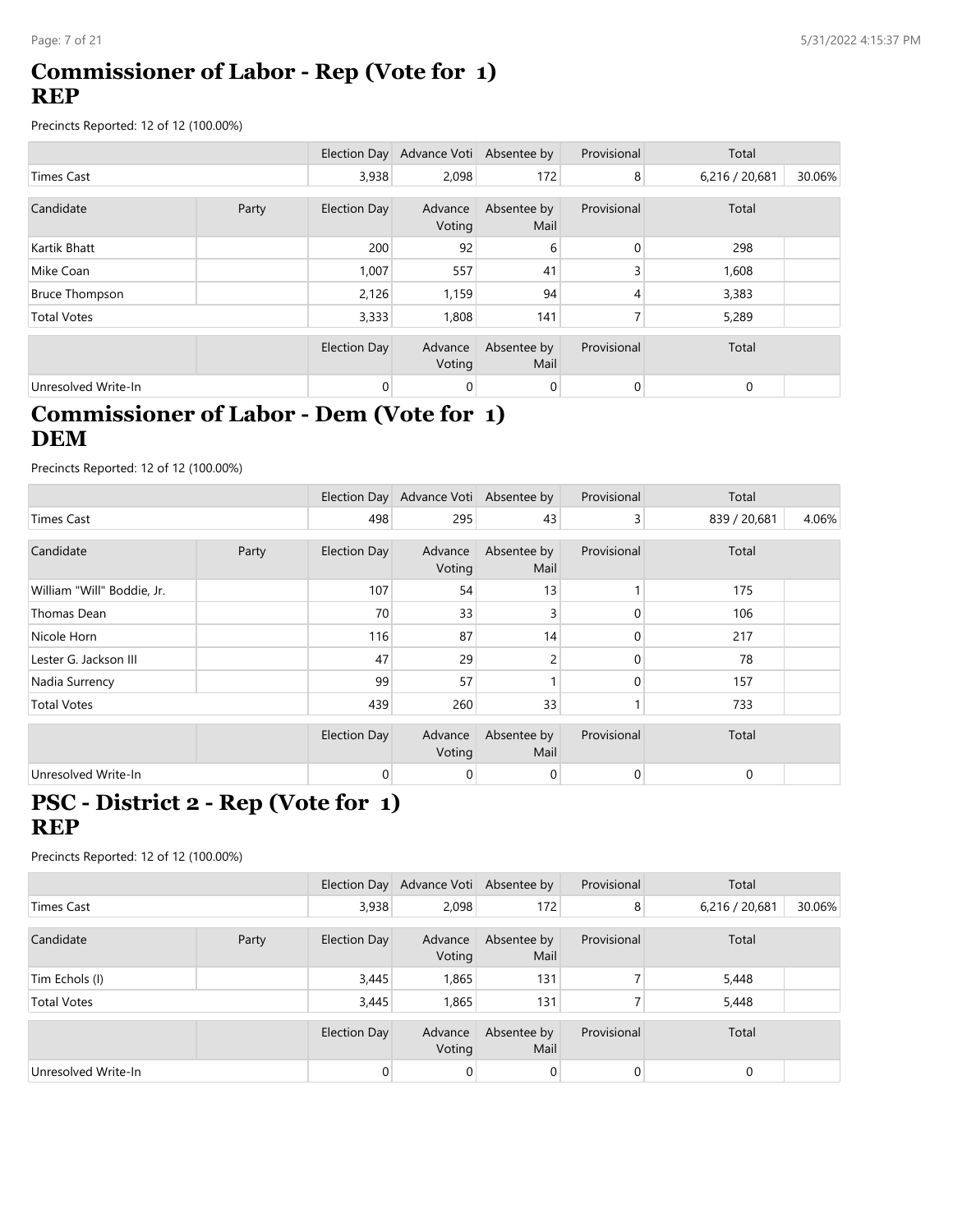### **PSC - District 2 - Dem (Vote for 1) DEM**

Precincts Reported: 12 of 12 (100.00%)

|                     |       |              | Election Day Advance Voti Absentee by |                     | Provisional    | Total        |       |
|---------------------|-------|--------------|---------------------------------------|---------------------|----------------|--------------|-------|
| Times Cast          |       | 498          | 295                                   | 43                  | 3              | 839 / 20,681 | 4.06% |
|                     |       |              |                                       |                     |                |              |       |
| Candidate           | Party | Election Day | Advance<br>Voting                     | Absentee by<br>Mail | Provisional    | Total        |       |
| Patty Durand        |       | 283          | 166                                   | 15                  | 0              | 464          |       |
| Russell Edwards     |       | 151          | 90                                    | 18                  | C              | 261          |       |
| <b>Total Votes</b>  |       | 434          | 256                                   | 33                  | C              | 725          |       |
|                     |       | Election Day | Advance<br>Voting                     | Absentee by<br>Mail | Provisional    | Total        |       |
| Unresolved Write-In |       | 0            | 0                                     | 0                   | $\overline{0}$ | $\mathbf 0$  |       |

#### **PSC - District 3 - Rep (Vote for 1) REP**

Precincts Reported: 12 of 12 (100.00%)

|                     |  |              | Election Day Advance Voti Absentee by |                     | Provisional | Total          |        |
|---------------------|--|--------------|---------------------------------------|---------------------|-------------|----------------|--------|
| Times Cast          |  | 3,938        | 2,098                                 | 172                 | 8           | 6,216 / 20,681 | 30.06% |
| Candidate<br>Party  |  | Election Day | Advance<br>Voting                     | Absentee by<br>Mail | Provisional | Total          |        |
| Fitz Johnson (I)    |  | 3,293        | 1,773                                 | 135                 |             | 5,208          |        |
| <b>Total Votes</b>  |  | 3,293        | 1,773                                 | 135                 |             | 5,208          |        |
|                     |  | Election Day | Advance<br>Voting                     | Absentee by<br>Mail | Provisional | Total          |        |
| Unresolved Write-In |  | 0            | 0                                     | 0                   | 0           | $\mathbf 0$    |        |

## **PSC - District 3 - Dem (Vote for 1) DEM**

|                     |  |                     | Election Day Advance Voti Absentee by |                     | Provisional    | Total        |       |
|---------------------|--|---------------------|---------------------------------------|---------------------|----------------|--------------|-------|
| Times Cast          |  | 498                 | 295                                   | 43                  | $\overline{3}$ | 839 / 20,681 | 4.06% |
| Candidate<br>Party  |  | Election Day        | Advance<br>Voting                     | Absentee by<br>Mail | Provisional    | Total        |       |
| Shelia Edwards      |  | 234                 | 142                                   | 17                  | $\mathbf{0}$   | 393          |       |
| Chandra Farley      |  | 108                 | 61                                    | 8                   | 0              | 177          |       |
| Missy Moore         |  | 99                  | 56                                    | 8                   | C              | 165          |       |
| <b>Total Votes</b>  |  | 441                 | 259                                   | 33                  | 2              | 735          |       |
|                     |  | <b>Election Day</b> | Advance<br>Voting                     | Absentee by<br>Mail | Provisional    | Total        |       |
| Unresolved Write-In |  | 0                   | 0                                     | $\overline{0}$      | $\overline{0}$ | 0            |       |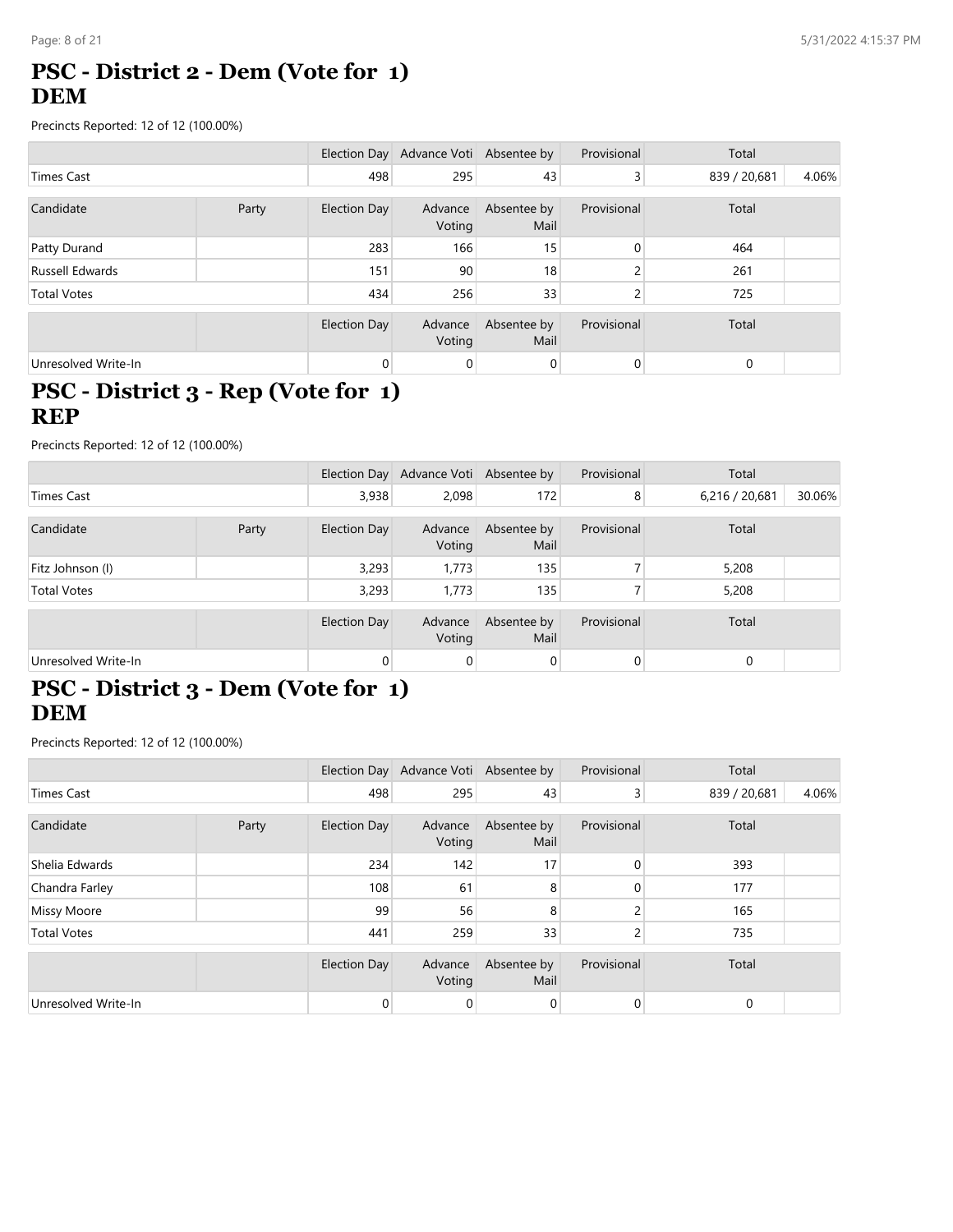## **US House of Representatives - District 10 - Rep (Vote for 1) REP**

Precincts Reported: 12 of 12 (100.00%)

|                     |       |                     | Election Day Advance Voti Absentee by |                     | Provisional    | Total          |        |
|---------------------|-------|---------------------|---------------------------------------|---------------------|----------------|----------------|--------|
| <b>Times Cast</b>   |       | 3,938               | 2,098                                 | 172                 | 8              | 6,216 / 20,681 | 30.06% |
| Candidate           | Party | Election Day        | Advance<br>Voting                     | Absentee by<br>Mail | Provisional    | Total          |        |
| <b>Timothy Barr</b> |       | 487                 | 267                                   | 17                  | 0              | 771            |        |
| Paul Broun          |       | 972                 | 502                                   | 34                  | 2              | 1,510          |        |
| <b>Mike Collins</b> |       | 864                 | 490                                   | 51                  | 2              | 1,407          |        |
| David Curry         |       | 118                 | 63                                    | 5                   | 0              | 186            |        |
| Vernon J. Jones     |       | 818                 | 421                                   | 32                  | 2              | 1,273          |        |
| Marc McMain         |       | 94                  | 59                                    | 2                   | $\overline{0}$ | 155            |        |
| Alan Sims           |       | 184                 | 100                                   | 6                   |                | 291            |        |
| Mitchell Swan       |       | 175                 | 97                                    | 13                  | 0              | 285            |        |
| <b>Total Votes</b>  |       | 3,712               | 1,999                                 | 160                 | 7              | 5,878          |        |
|                     |       | <b>Election Day</b> | Advance<br>Voting                     | Absentee by<br>Mail | Provisional    | Total          |        |
| Unresolved Write-In |       | 0                   | 0                                     | 0                   | $\overline{0}$ | 0              |        |

## **US House of Representatives - District 10 - Dem (Vote for 1) DEM**

|                       |       |                     | Election Day Advance Voti Absentee by |                     | Provisional | Total        |       |
|-----------------------|-------|---------------------|---------------------------------------|---------------------|-------------|--------------|-------|
| <b>Times Cast</b>     |       | 498                 | 295                                   | 43                  | 3           | 839 / 20,681 | 4.06% |
| Candidate             | Party | <b>Election Day</b> | Advance<br>Voting                     | Absentee by<br>Mail | Provisional | Total        |       |
| Jessica Allison Fore  |       | 111                 | 68                                    | 8                   | 0           | 187          |       |
| Tabitha Johnson-Green |       | 161                 | 71                                    | 4                   |             | 237          |       |
| Phyllis Hatcher       |       | 60                  | 33                                    | 9                   | $\Omega$    | 102          |       |
| Femi Oduwole          |       | 56                  | 34                                    | $\Omega$            | 0           | 90           |       |
| Paul Walton           |       | 67                  | 56                                    | 14                  |             | 138          |       |
| <b>Total Votes</b>    |       | 455                 | 262                                   | 35                  | 2           | 754          |       |
|                       |       | <b>Election Day</b> | Advance<br>Voting                     | Absentee by<br>Mail | Provisional | Total        |       |
| Unresolved Write-In   |       | $\mathbf 0$         | 0                                     | 0                   | 0           | $\mathbf 0$  |       |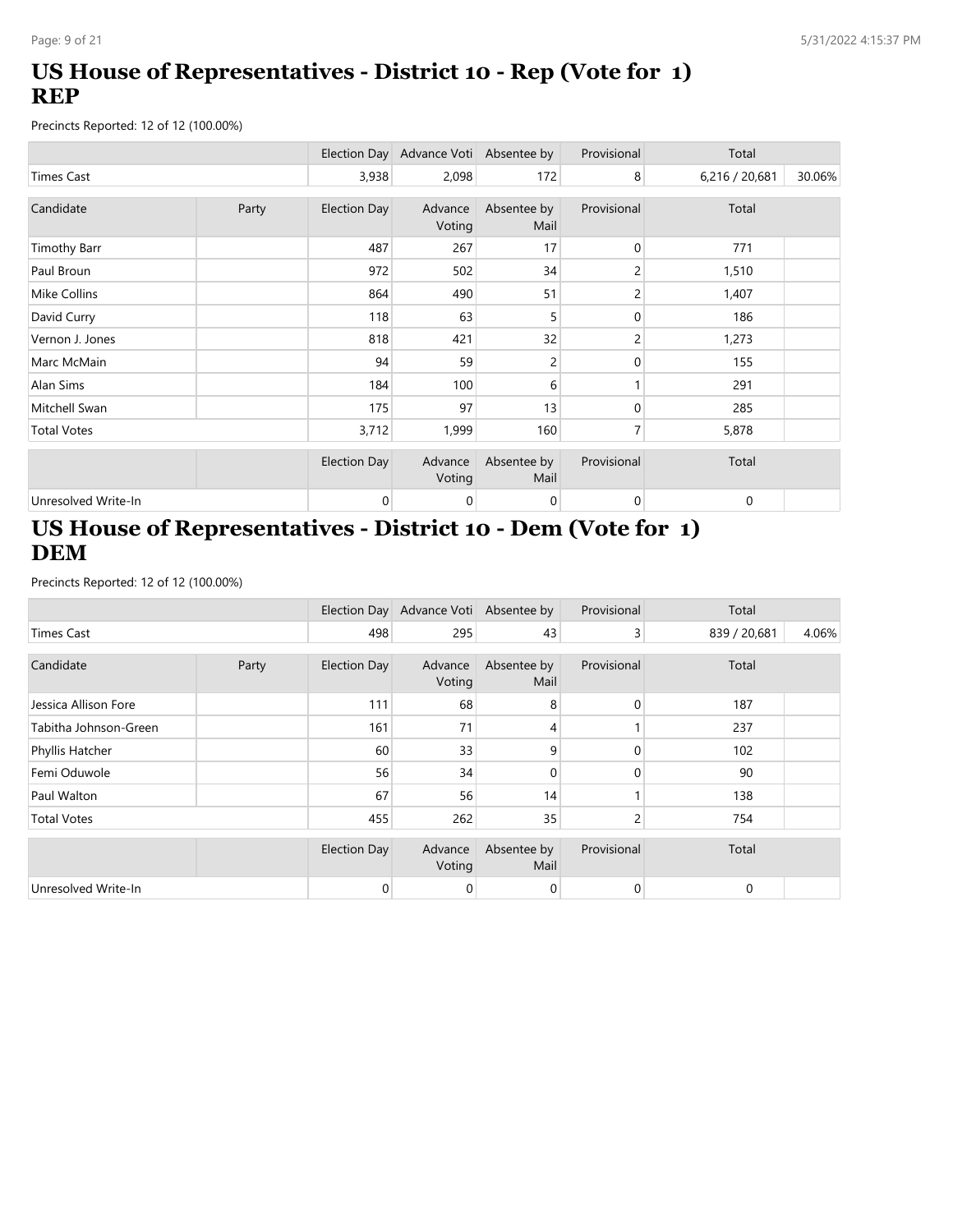#### **State Senate - District 47 - Rep (Vote for 1) REP**

Precincts Reported: 12 of 12 (100.00%)

|                     |       |                     | Election Day Advance Voti Absentee by |                     | Provisional    | Total          |        |
|---------------------|-------|---------------------|---------------------------------------|---------------------|----------------|----------------|--------|
| Times Cast          |       | 3,938               | 2,098                                 | 172                 | 8              | 6,216 / 20,681 | 30.06% |
| Candidate           | Party | Election Day        | Advance<br>Voting                     | Absentee by<br>Mail | Provisional    | Total          |        |
| Charlie Chase       |       | 439                 | 236                                   | 15                  |                | 691            |        |
| Frank Ginn (I)      |       | 2,208               | 1,116                                 | 95                  | 4              | 3,423          |        |
| Ross Harvin         |       | 1,100               | 673                                   | 53                  | 2              | 1,828          |        |
| <b>Total Votes</b>  |       | 3,747               | 2,025                                 | 163                 | 7              | 5,942          |        |
|                     |       | <b>Election Day</b> | Advance<br>Voting                     | Absentee by<br>Mail | Provisional    | Total          |        |
| Unresolved Write-In |       | 0                   | 0                                     | 0                   | $\overline{0}$ | 0              |        |

## **State Senate - District 47 - Dem (Vote for 1) DEM**

Precincts Reported: 12 of 12 (100.00%)

|                     |       |                     | Election Day Advance Voti Absentee by |                     | Provisional    | Total        |       |
|---------------------|-------|---------------------|---------------------------------------|---------------------|----------------|--------------|-------|
| Times Cast          |       | 498                 | 295                                   | 43                  | $\overline{3}$ | 839 / 20,681 | 4.06% |
| Candidate           | Party | Election Day        | Advance<br>Voting                     | Absentee by<br>Mail | Provisional    | Total        |       |
| Conolus Scott, Jr.  |       | 438                 | 262                                   | 34                  |                | 735          |       |
| <b>Total Votes</b>  |       | 438                 | 262                                   | 34                  |                | 735          |       |
|                     |       | <b>Election Day</b> | Advance<br>Voting                     | Absentee by<br>Mail | Provisional    | Total        |       |
| Unresolved Write-In |       | 0                   | $\mathbf 0$                           | $\mathbf 0$         | $\overline{0}$ | $\Omega$     |       |

## **State House of Representatives - District 33 - Rep (Vote for 1) REP**

|                     |  |              | Election Day Advance Voti Absentee by |                     | Provisional    | Total         |        |
|---------------------|--|--------------|---------------------------------------|---------------------|----------------|---------------|--------|
| <b>Times Cast</b>   |  | 1,663        | 702                                   | 60                  | 3 <sup>1</sup> | 2,428 / 7,070 | 34.34% |
| Candidate<br>Party  |  | Election Day | Advance<br>Voting                     | Absentee by<br>Mail | Provisional    | Total         |        |
| Alan Powell (I)     |  | 1,207        | 531                                   | 42                  | $\mathbf{0}$   | 1,780         |        |
| Dylan Purcell       |  | 368          | 137                                   | 14                  | 0              | 519           |        |
| <b>Total Votes</b>  |  | 1,575        | 668                                   | 56                  | 0              | 2,299         |        |
|                     |  | Election Day | Advance<br>Voting                     | Absentee by<br>Mail | Provisional    | Total         |        |
| Unresolved Write-In |  | 0            | 0                                     | 0                   | 0              | 0             |        |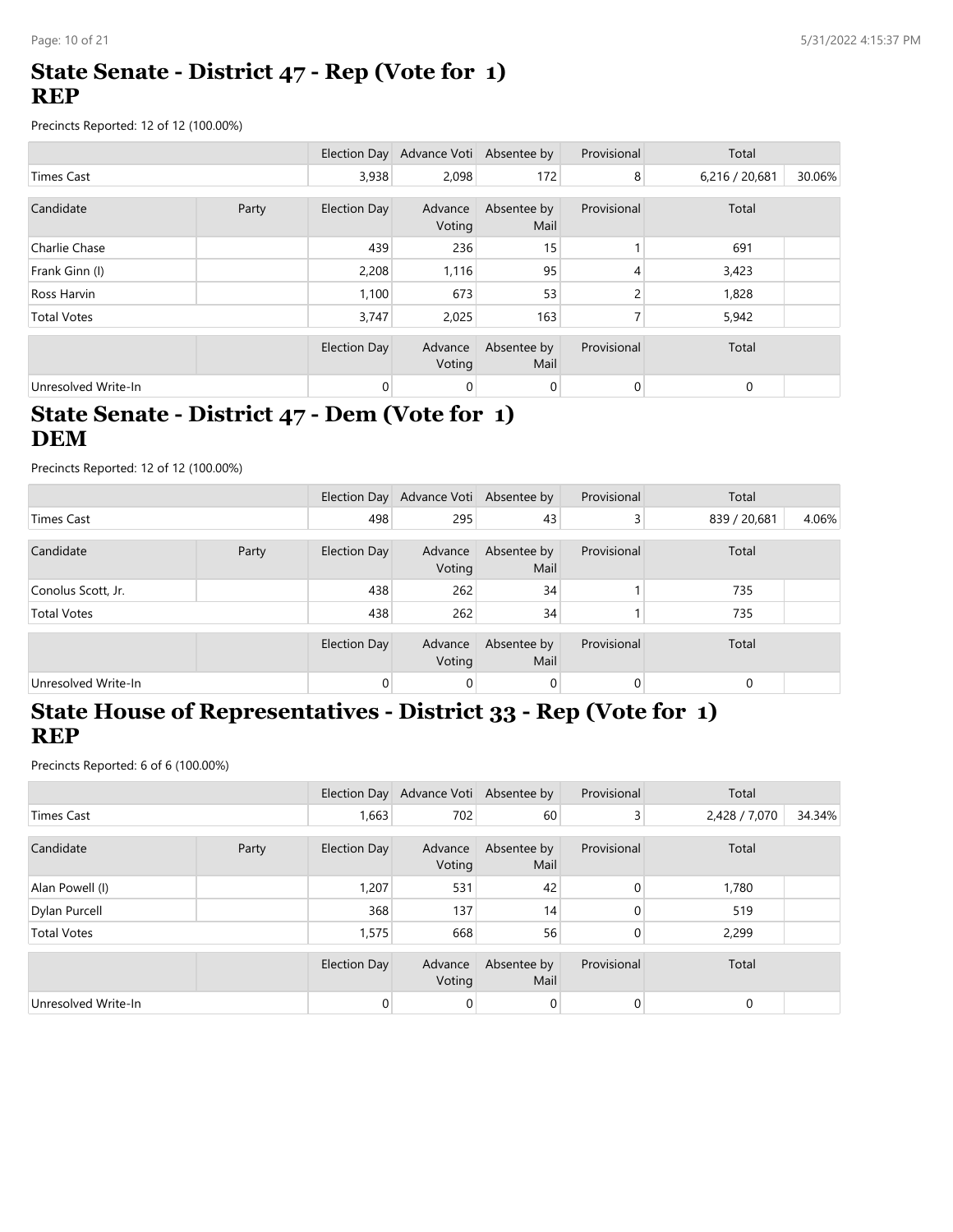## **State House of Representatives - District 123 - Rep (Vote for 1) REP**

Precincts Reported: 7 of 7 (100.00%)

|                     |       |              | Election Day Advance Voti Absentee by |                     | Provisional | Total          |        |
|---------------------|-------|--------------|---------------------------------------|---------------------|-------------|----------------|--------|
| Times Cast          |       | 2.275        | 1,396                                 | 112                 | 5           | 3,788 / 13,611 | 27.83% |
| Candidate           | Party | Election Day | Advance<br>Voting                     | Absentee by<br>Mail | Provisional | Total          |        |
| Rob Leverett (I)    |       | 1,972        | 1,229                                 | 95                  | 4           | 3,300          |        |
| <b>Total Votes</b>  |       | 1,972        | 1.229                                 | 95                  | 4           | 3,300          |        |
|                     |       | Election Day | Advance<br>Voting                     | Absentee by<br>Mail | Provisional | Total          |        |
| Unresolved Write-In |       | 0            | 0                                     | $\mathbf 0$         | 0           | $\Omega$       |        |

### **County Commission - District 3 - Rep (Vote for 1) REP**

Precincts Reported: 2 of 2 (100.00%)

|                     |       |              | Election Day Advance Voti Absentee by |                     | Provisional | Total       |        |
|---------------------|-------|--------------|---------------------------------------|---------------------|-------------|-------------|--------|
| <b>Times Cast</b>   |       | 582          | 355                                   | 41                  | 2           | 980 / 4,036 | 24.28% |
| Candidate           | Party | Election Day | Advance<br>Voting                     | Absentee by<br>Mail | Provisional | Total       |        |
| Frank May (I)       |       | 524          | 327                                   | 26                  | 0           | 877         |        |
| <b>Total Votes</b>  |       | 524          | 327                                   | 26                  | 0           | 877         |        |
|                     |       | Election Day | Advance<br>Voting                     | Absentee by<br>Mail | Provisional | Total       |        |
| Unresolved Write-In |       | 0            | 0                                     | 0                   | 0           | 0           |        |

## **County Commission - District 3 - Dem (Vote for 1) DEM**

|                     |  |                     | Election Day Advance Voti Absentee by |                     | Provisional    | Total       |       |
|---------------------|--|---------------------|---------------------------------------|---------------------|----------------|-------------|-------|
| Times Cast          |  | 135                 | 83                                    |                     | C.             | 227 / 4,036 | 5.62% |
| Candidate<br>Party  |  | <b>Election Day</b> | Advance<br>Voting                     | Absentee by<br>Mail | Provisional    | Total       |       |
| Larry Gresham, Sr.  |  | 112                 | 74                                    | 5                   | $\Omega$       | 191         |       |
| <b>Total Votes</b>  |  | 112                 | 74                                    | 5                   | 0              | 191         |       |
|                     |  | Election Day        | Advance<br>Voting                     | Absentee by<br>Mail | Provisional    | Total       |       |
| Unresolved Write-In |  | $\Omega$            | 0                                     | 0                   | $\overline{0}$ | $\mathbf 0$ |       |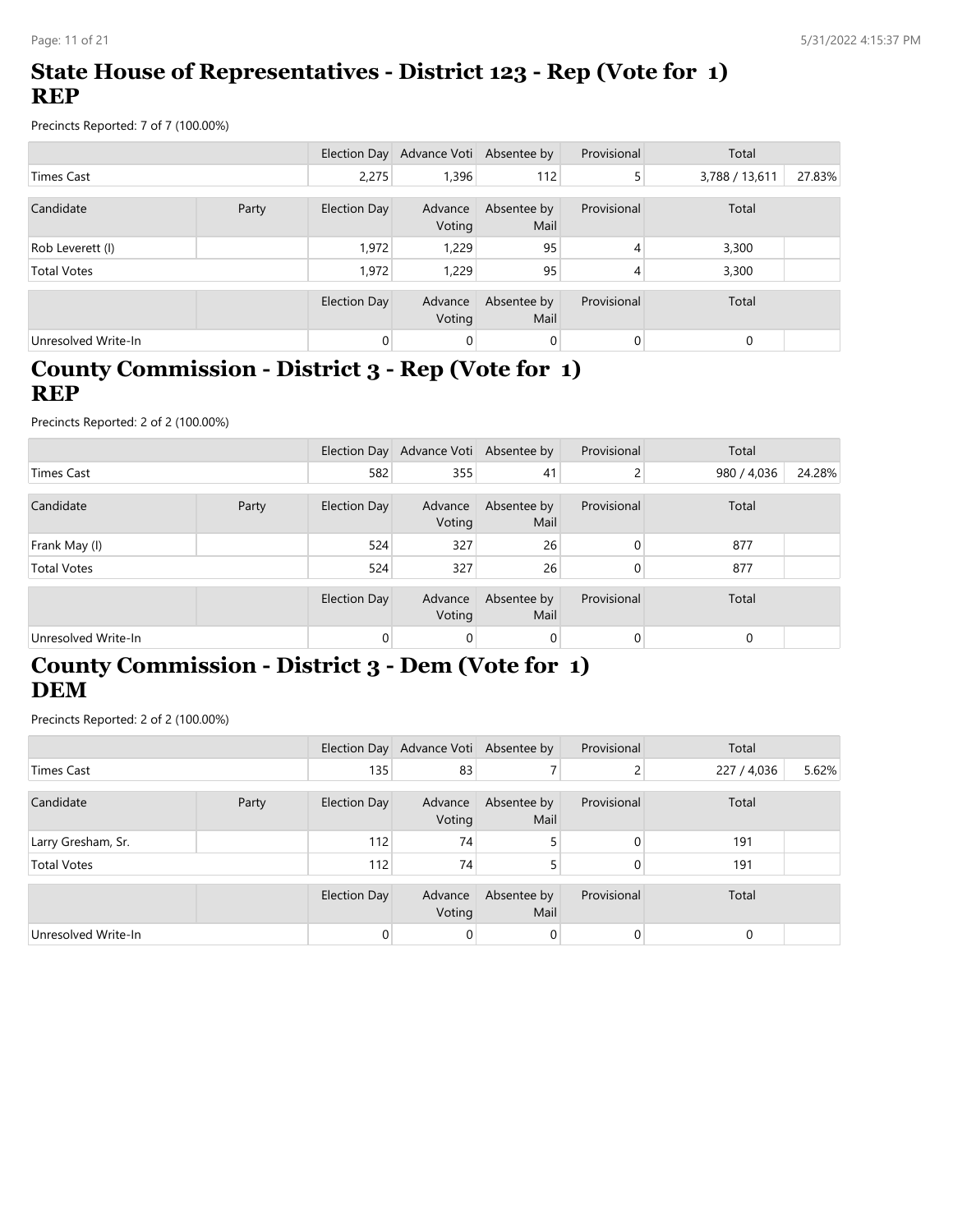### **County Commission - District 4 - Rep (Vote for 1) REP**

Precincts Reported: 6 of 6 (100.00%)

|                     |  |                | Election Day Advance Voti Absentee by |                     | Provisional | Total         |        |
|---------------------|--|----------------|---------------------------------------|---------------------|-------------|---------------|--------|
| <b>Times Cast</b>   |  | 1,048          | 353                                   | 37                  | 2           | 1,440 / 4,193 | 34.34% |
| Candidate<br>Party  |  | Election Day   | Advance<br>Voting                     | Absentee by<br>Mail | Provisional | Total         |        |
| Brian Kirk (I)      |  | 941            | 312                                   | 26                  | $\Omega$    | 1,279         |        |
| <b>Total Votes</b>  |  | 941            | 312                                   | 26                  | 0           | 1,279         |        |
|                     |  | Election Day   | Advance<br>Voting                     | Absentee by<br>Mail | Provisional | Total         |        |
| Unresolved Write-In |  | $\overline{0}$ | $\mathbf 0$                           | 0                   | 0           | 0             |        |

### **County Commission - District 5 - Rep (Vote for 1) REP**

Precincts Reported: 2 of 2 (100.00%)

|                     |       |              | Election Day Advance Voti Absentee by |                     | Provisional | Total         |        |
|---------------------|-------|--------------|---------------------------------------|---------------------|-------------|---------------|--------|
| Times Cast          |       | 736          | 357                                   | 31                  | 2           | 1,126 / 4,102 | 27.45% |
| Candidate           | Party | Election Day | Advance<br>Voting                     | Absentee by<br>Mail | Provisional | Total         |        |
| Derek Doster (I)    |       | 642          | 322                                   | 26                  | 0           | 990           |        |
| <b>Total Votes</b>  |       | 642          | 322                                   | 26                  |             | 990           |        |
|                     |       | Election Day | Advance<br>Voting                     | Absentee by<br>Mail | Provisional | Total         |        |
| Unresolved Write-In |       | 0            | 0                                     | 0                   |             | 0             |        |

## **County Commission - District 5 - Dem (Vote for 1) DEM**

|                         |  |                     | Election Day Advance Voti Absentee by |                     | Provisional    | Total       |       |
|-------------------------|--|---------------------|---------------------------------------|---------------------|----------------|-------------|-------|
| Times Cast              |  | 139                 | 81                                    | 10 <sup>°</sup>     | $\overline{0}$ | 230 / 4,102 | 5.61% |
| Candidate<br>Party      |  | <b>Election Day</b> | Advance<br>Voting                     | Absentee by<br>Mail | Provisional    | Total       |       |
| Henrietta "Nell" Browne |  | 115                 | 66                                    | 2                   | $\Omega$       | 183         |       |
| <b>Total Votes</b>      |  | 115                 | 66                                    | 2                   | 0              | 183         |       |
|                         |  | Election Day        | Advance<br>Voting                     | Absentee by<br>Mail | Provisional    | Total       |       |
| Unresolved Write-In     |  | 0                   | 0                                     | 0                   | $\overline{0}$ | $\mathbf 0$ |       |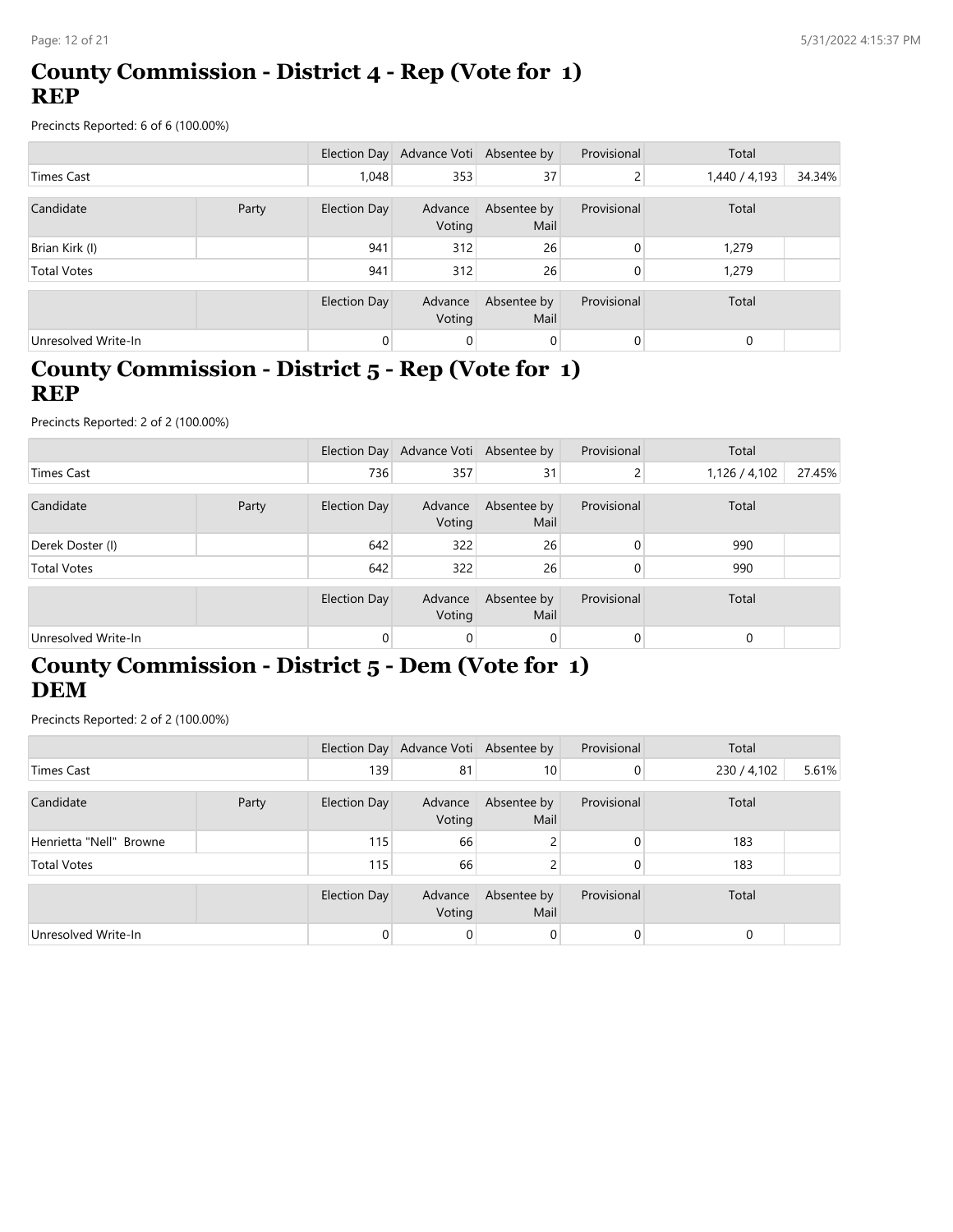#### **Party Question 1 - Rep (Vote for 1) REP**

Precincts Reported: 12 of 12 (100.00%)

|                     |  |                     | Election Day Advance Voti Absentee by |                     | Provisional    | Total          |        |
|---------------------|--|---------------------|---------------------------------------|---------------------|----------------|----------------|--------|
| <b>Times Cast</b>   |  | 3,938               | 2,098                                 | 172                 | 8              | 6,216 / 20,681 | 30.06% |
| Candidate<br>Party  |  | <b>Election Day</b> | Advance<br>Voting                     | Absentee by<br>Mail | Provisional    | Total          |        |
| Yes                 |  | 3,674               | 1,965                                 | 156                 |                | 5,802          |        |
| <b>No</b>           |  | 219                 | 111                                   | 11                  |                | 342            |        |
| <b>Total Votes</b>  |  | 3,893               | 2,076                                 | 167                 | 8              | 6,144          |        |
|                     |  | Election Day        | Advance<br>Voting                     | Absentee by<br>Mail | Provisional    | Total          |        |
| Unresolved Write-In |  | 0                   | 0                                     | 0                   | $\overline{0}$ | $\mathbf 0$    |        |

### **Party Question 2 - Rep (Vote for 1) REP**

Precincts Reported: 12 of 12 (100.00%)

|                     |       |                     | Election Day Advance Voti Absentee by |                     | Provisional | Total          |        |
|---------------------|-------|---------------------|---------------------------------------|---------------------|-------------|----------------|--------|
| Times Cast          |       | 3,938               | 2,098                                 | 172                 | 8           | 6,216 / 20,681 | 30.06% |
| Candidate           | Party | Election Day        | Advance<br>Voting                     | Absentee by<br>Mail | Provisional | Total          |        |
| Yes                 |       | 2,889               | 1,473                                 | 119                 | 8           | 4,489          |        |
| <b>No</b>           |       | 965                 | 584                                   | 45                  | 0           | 1,594          |        |
| <b>Total Votes</b>  |       | 3,854               | 2,057                                 | 164                 | 8           | 6,083          |        |
|                     |       | <b>Election Day</b> | Advance<br>Voting                     | Absentee by<br>Mail | Provisional | Total          |        |
| Unresolved Write-In |       | $\overline{0}$      | 0                                     | 0                   | 0           | $\mathbf 0$    |        |

#### **Party Question 3 - Rep (Vote for 1) REP**

|                     |       |              | Election Day Advance Voti Absentee by |                     | Provisional | Total          |        |
|---------------------|-------|--------------|---------------------------------------|---------------------|-------------|----------------|--------|
| Times Cast          |       | 3,938        | 2,098                                 | 172                 | 8           | 6,216 / 20,681 | 30.06% |
| Candidate           | Party | Election Day | Advance<br>Voting                     | Absentee by<br>Mail | Provisional | Total          |        |
| Yes                 |       | 3,236        | 1,738                                 | 131                 | 6           | 5,111          |        |
| No                  |       | 572          | 294                                   | 24                  |             | 892            |        |
| <b>Total Votes</b>  |       | 3,808        | 2,032                                 | 155                 | 8           | 6,003          |        |
|                     |       | Election Day | Advance<br>Voting                     | Absentee by<br>Mail | Provisional | Total          |        |
| Unresolved Write-In |       | 0            | 0                                     | 0                   | 0           | 0              |        |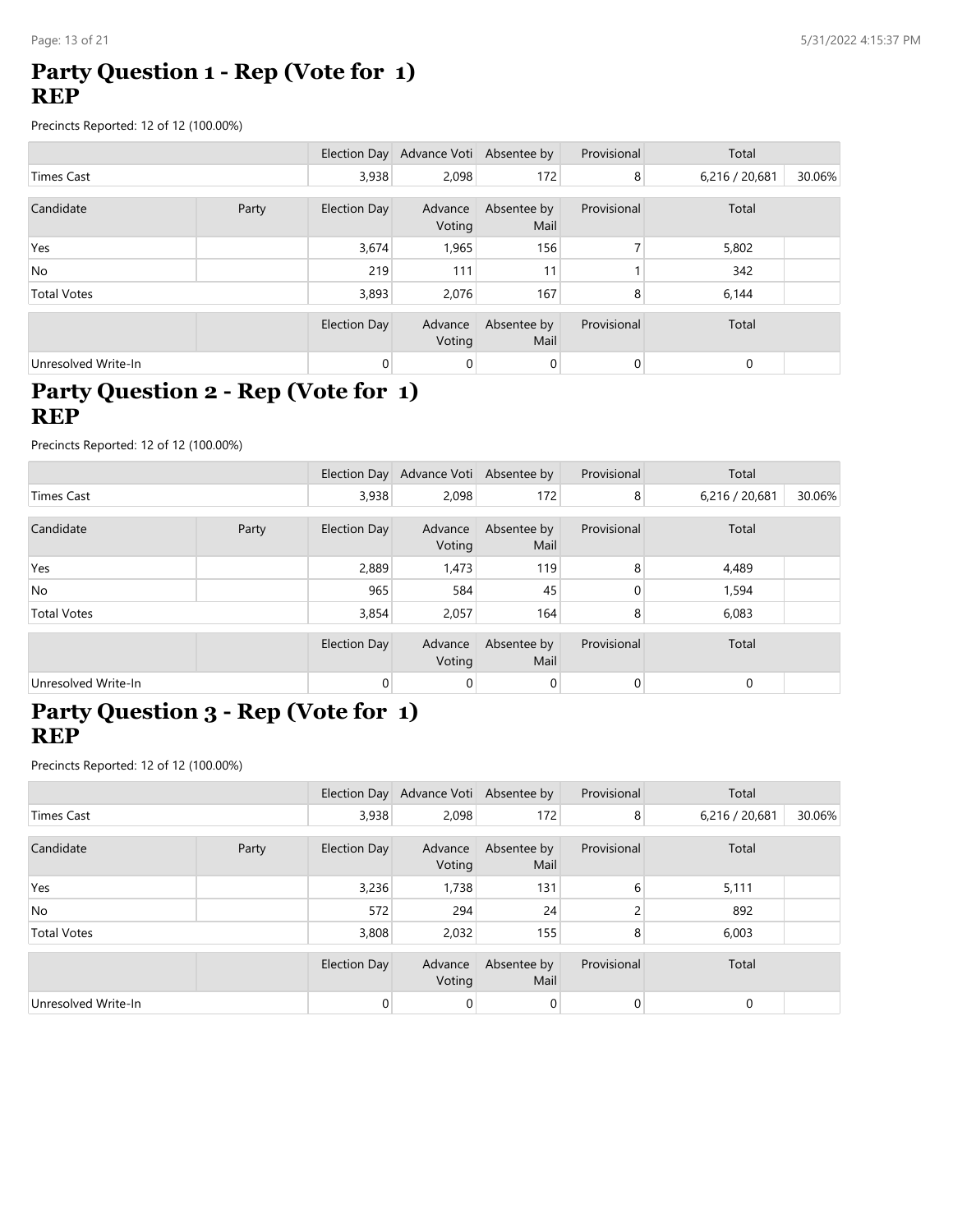#### **Party Question 4 - Rep (Vote for 1) REP**

Precincts Reported: 12 of 12 (100.00%)

|                     |  |              | Election Day Advance Voti Absentee by |                     | Provisional    | Total          |        |
|---------------------|--|--------------|---------------------------------------|---------------------|----------------|----------------|--------|
| Times Cast          |  | 3,938        | 2,098                                 | 172                 | 8              | 6,216 / 20,681 | 30.06% |
| Candidate<br>Party  |  | Election Day | Advance<br>Voting                     | Absentee by<br>Mail | Provisional    | Total          |        |
| Yes                 |  | 3,160        | 1,689                                 | 131                 | 4              | 4,984          |        |
| <b>No</b>           |  | 567          | 294                                   | 26                  | 3              | 890            |        |
| <b>Total Votes</b>  |  | 3,727        | 1.983                                 | 157                 | ⇁              | 5,874          |        |
|                     |  | Election Day | Advance<br>Voting                     | Absentee by<br>Mail | Provisional    | Total          |        |
| Unresolved Write-In |  | 0            | 0                                     | 0                   | $\overline{0}$ | $\mathbf 0$    |        |

### **Party Question 5 - Rep (Vote for 1) REP**

Precincts Reported: 12 of 12 (100.00%)

|                     |       |                | Election Day Advance Voti Absentee by |                     | Provisional | Total          |        |
|---------------------|-------|----------------|---------------------------------------|---------------------|-------------|----------------|--------|
| Times Cast          |       | 3,938          | 2,098                                 | 172                 | 8           | 6,216 / 20,681 | 30.06% |
| Candidate           | Party | Election Day   | Advance<br>Voting                     | Absentee by<br>Mail | Provisional | Total          |        |
| Yes                 |       | 125            | 78                                    |                     | 0           | 204            |        |
| <b>No</b>           |       | 3,764          | 1,985                                 | 168                 | 8           | 5,925          |        |
| <b>Total Votes</b>  |       | 3,889          | 2,063                                 | 169                 | 8           | 6,129          |        |
|                     |       | Election Day   | Advance<br>Voting                     | Absentee by<br>Mail | Provisional | Total          |        |
| Unresolved Write-In |       | $\overline{0}$ | 0                                     | 0                   | 0           | $\mathbf 0$    |        |

### **Party Question 6 - Rep (Vote for 1) REP**

|                     |       |              | Election Day Advance Voti Absentee by |                     | Provisional | Total          |        |
|---------------------|-------|--------------|---------------------------------------|---------------------|-------------|----------------|--------|
| Times Cast          |       | 3,938        | 2,098                                 | 172                 | 8           | 6,216 / 20,681 | 30.06% |
| Candidate           | Party | Election Day | Advance<br>Voting                     | Absentee by<br>Mail | Provisional | Total          |        |
| Yes                 |       | 3,702        | 1,964                                 | 156                 | 8           | 5,830          |        |
| <b>No</b>           |       | 150          | 87                                    | 9                   |             | 246            |        |
| <b>Total Votes</b>  |       | 3,852        | 2,051                                 | 165                 | 8           | 6,076          |        |
|                     |       | Election Day | Advance<br>Voting                     | Absentee by<br>Mail | Provisional | Total          |        |
| Unresolved Write-In |       | 0            | 0                                     | 0                   | 0           | 0              |        |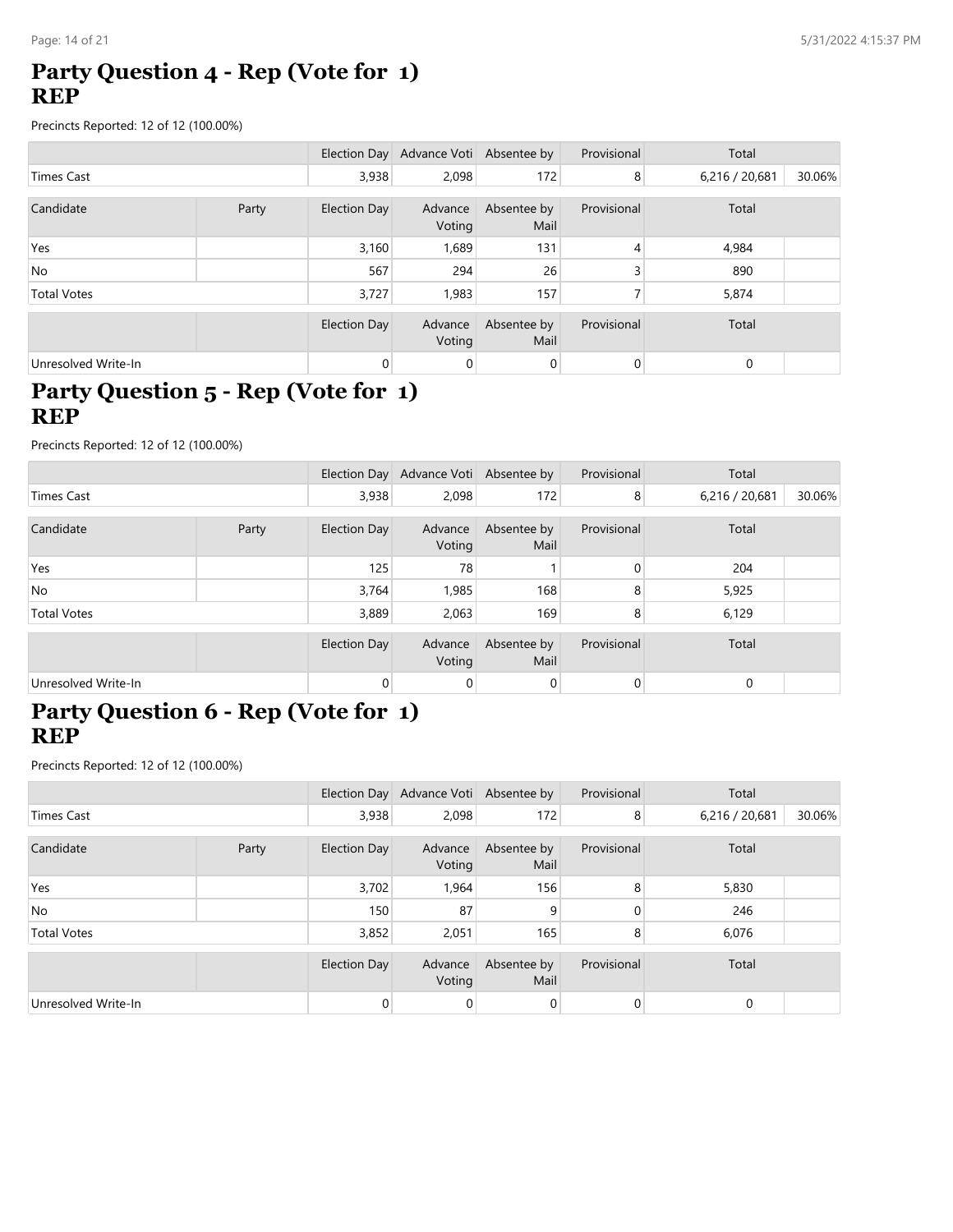#### **Party Question 7 - Rep (Vote for 1) REP**

Precincts Reported: 12 of 12 (100.00%)

|                     |       |              | Election Day Advance Voti Absentee by |                     | Provisional    | Total          |        |
|---------------------|-------|--------------|---------------------------------------|---------------------|----------------|----------------|--------|
| Times Cast          |       | 3,938        | 2,098                                 | 172                 | 8              | 6,216 / 20,681 | 30.06% |
| Candidate           | Party | Election Day | Advance<br>Voting                     | Absentee by<br>Mail | Provisional    | Total          |        |
| Yes                 |       | 3,443        | 1,796                                 | 121                 |                | 5,367          |        |
| No.                 |       | 411          | 259                                   | 39                  |                | 710            |        |
| <b>Total Votes</b>  |       | 3,854        | 2,055                                 | 160                 | 8              | 6,077          |        |
|                     |       | Election Day | Advance<br>Voting                     | Absentee by<br>Mail | Provisional    | Total          |        |
| Unresolved Write-In |       | 0            | 0                                     | 0                   | $\overline{0}$ | $\mathbf 0$    |        |

### **Party Question 8 - Rep (Vote for 1) REP**

Precincts Reported: 12 of 12 (100.00%)

|                     |       |                | Election Day Advance Voti Absentee by |                     | Provisional | Total          |        |
|---------------------|-------|----------------|---------------------------------------|---------------------|-------------|----------------|--------|
| Times Cast          |       | 3,938          | 2,098                                 | 172                 | 8           | 6,216 / 20,681 | 30.06% |
| Candidate           | Party | Election Day   | Advance<br>Voting                     | Absentee by<br>Mail | Provisional | Total          |        |
| Yes                 |       | 3,061          | 1,638                                 | 120                 |             | 4,826          |        |
| <b>No</b>           |       | 698            | 367                                   | 34                  |             | 1,100          |        |
| <b>Total Votes</b>  |       | 3,759          | 2,005                                 | 154                 | 8           | 5,926          |        |
|                     |       | Election Day   | Advance<br>Voting                     | Absentee by<br>Mail | Provisional | Total          |        |
| Unresolved Write-In |       | $\overline{0}$ | 0                                     | 0                   | 0           | $\mathbf 0$    |        |

#### **Party Question 1 - Dem (Vote for 1) DEM**

|                     |       |              | Election Day Advance Voti Absentee by |                     | Provisional    | Total        |       |
|---------------------|-------|--------------|---------------------------------------|---------------------|----------------|--------------|-------|
| Times Cast          |       | 498          | 295                                   | 43                  | 3 <sup>1</sup> | 839 / 20,681 | 4.06% |
| Candidate           | Party | Election Day | Advance<br>Voting                     | Absentee by<br>Mail | Provisional    | Total        |       |
| Yes                 |       | 399          | 203                                   | 25                  |                | 628          |       |
| No.                 |       | 89           | 79                                    | 16                  |                | 185          |       |
| <b>Total Votes</b>  |       | 488          | 282                                   | 41                  |                | 813          |       |
|                     |       | Election Day | Advance<br>Voting                     | Absentee by<br>Mail | Provisional    | Total        |       |
| Unresolved Write-In |       | 0            | 0                                     | 0                   | 0              | 0            |       |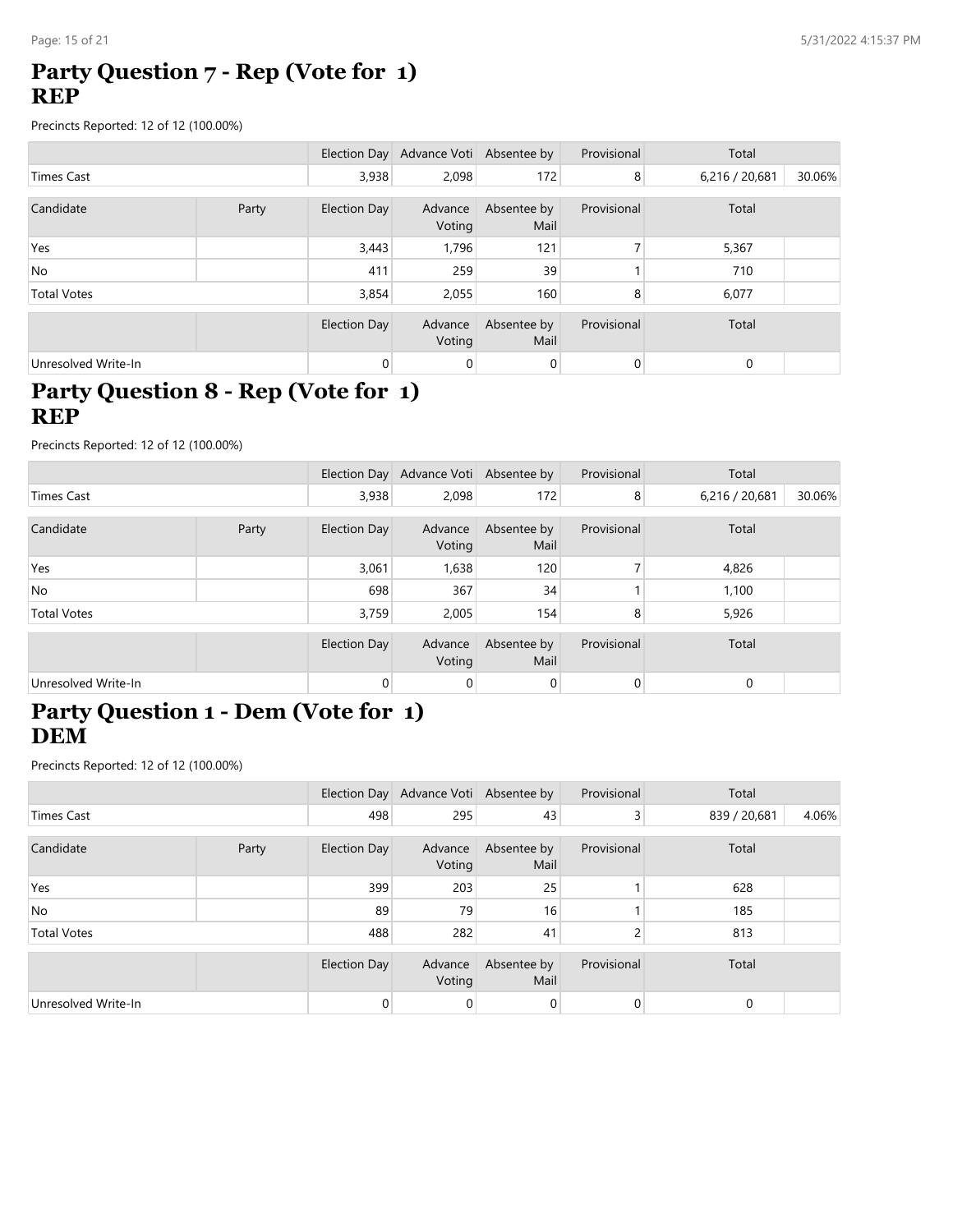### **Party Question 2 - Dem (Vote for 1) DEM**

Precincts Reported: 12 of 12 (100.00%)

|                     |       |              | Election Day Advance Voti Absentee by |                     | Provisional       | Total        |       |
|---------------------|-------|--------------|---------------------------------------|---------------------|-------------------|--------------|-------|
| <b>Times Cast</b>   |       | 498          | 295                                   | 43                  | 3                 | 839 / 20,681 | 4.06% |
|                     |       |              |                                       |                     |                   |              |       |
| Candidate           | Party | Election Day | Advance<br>Voting                     | Absentee by<br>Mail | Provisional       | Total        |       |
| Yes                 |       | 460          | 257                                   | 36                  | C.                | 755          |       |
| <b>No</b>           |       | 28           | 26                                    | 5                   | 0                 | 59           |       |
| <b>Total Votes</b>  |       | 488          | 283                                   | 41                  | $\mathbf{\Omega}$ | 814          |       |
|                     |       |              |                                       |                     |                   |              |       |
|                     |       | Election Day | Advance<br>Voting                     | Absentee by<br>Mail | Provisional       | Total        |       |
| Unresolved Write-In |       | 0            | 0                                     | 0                   | $\overline{0}$    | 0            |       |

### **Party Question 3 - Dem (Vote for 1) DEM**

Precincts Reported: 12 of 12 (100.00%)

|                     |       |                | Election Day Advance Voti Absentee by |                     | Provisional | Total        |       |
|---------------------|-------|----------------|---------------------------------------|---------------------|-------------|--------------|-------|
| Times Cast          |       | 498            | 295                                   | 43                  | 3           | 839 / 20,681 | 4.06% |
| Candidate           | Party | Election Day   | Advance<br>Voting                     | Absentee by<br>Mail | Provisional | Total        |       |
| Yes                 |       | 472            | 264                                   | 38                  | 2           | 776          |       |
| No                  |       | 18             | 18                                    |                     | 0           | 38           |       |
| <b>Total Votes</b>  |       | 490            | 282                                   | 40                  | 2           | 814          |       |
|                     |       | Election Day   | Advance<br>Voting                     | Absentee by<br>Mail | Provisional | Total        |       |
| Unresolved Write-In |       | $\overline{0}$ | 0                                     | 0                   | 0           | $\mathbf 0$  |       |

#### **Party Question 4 - Dem (Vote for 1) DEM**

|                     |       |              | Election Day Advance Voti Absentee by |                     | Provisional    | Total        |       |
|---------------------|-------|--------------|---------------------------------------|---------------------|----------------|--------------|-------|
| Times Cast          |       | 498          | 295                                   | 43                  | 3 <sup>1</sup> | 839 / 20,681 | 4.06% |
| Candidate           | Party | Election Day | Advance<br>Voting                     | Absentee by<br>Mail | Provisional    | Total        |       |
| Yes                 |       | 390          | 240                                   | 34                  | 2              | 666          |       |
| No.                 |       | 85           | 40                                    |                     | 0              | 130          |       |
| <b>Total Votes</b>  |       | 475          | 280                                   | 39                  | h              | 796          |       |
|                     |       | Election Day | Advance<br>Voting                     | Absentee by<br>Mail | Provisional    | Total        |       |
| Unresolved Write-In |       | 0            | 0                                     | 0                   | 0              | 0            |       |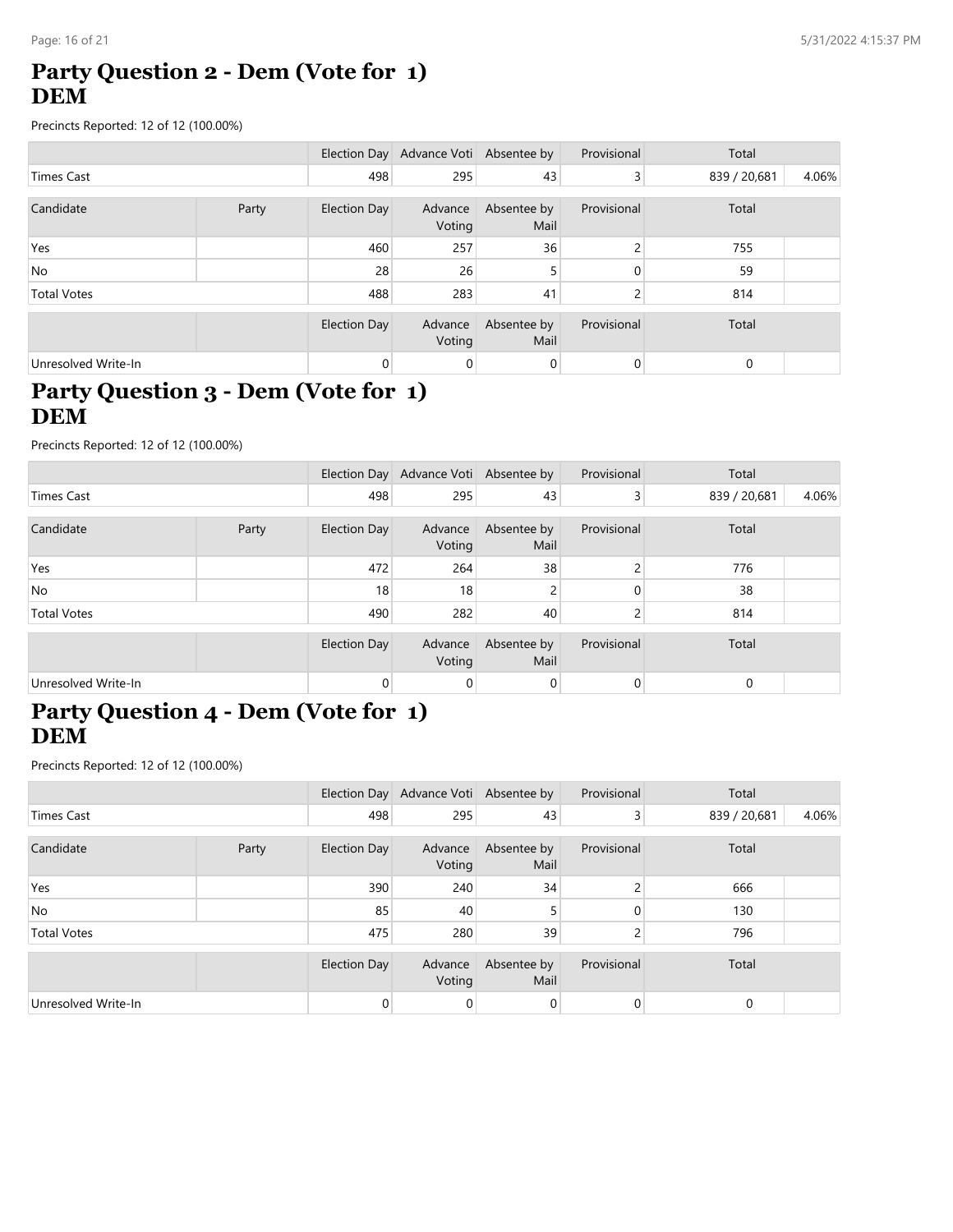### **Party Question 5 - Dem (Vote for 1) DEM**

Precincts Reported: 12 of 12 (100.00%)

|                     |       |                     | Election Day Advance Voti Absentee by |                     | Provisional | Total        |       |
|---------------------|-------|---------------------|---------------------------------------|---------------------|-------------|--------------|-------|
| Times Cast          |       |                     | 295                                   | 43                  | 3           | 839 / 20,681 | 4.06% |
|                     |       |                     |                                       |                     |             |              |       |
| Candidate           | Party | <b>Election Day</b> | Advance<br>Voting                     | Absentee by<br>Mail | Provisional | Total        |       |
| Yes                 |       | 423                 | 233                                   | 34                  | C.          | 692          |       |
| No.                 |       | 64                  | 50                                    |                     | $\Omega$    | 121          |       |
| <b>Total Votes</b>  |       | 487                 | 283                                   | 41                  | C.          | 813          |       |
|                     |       |                     |                                       |                     |             |              |       |
|                     |       | Election Day        | Advance<br>Voting                     | Absentee by<br>Mail | Provisional | Total        |       |
| Unresolved Write-In |       | 0                   | 0                                     | 0                   | 0           | 0            |       |

### **Party Question 6 - Dem (Vote for 1) DEM**

Precincts Reported: 12 of 12 (100.00%)

|                     |       |                     | Election Day Advance Voti Absentee by |                     | Provisional    | Total        |       |
|---------------------|-------|---------------------|---------------------------------------|---------------------|----------------|--------------|-------|
| Times Cast          |       | 498                 | 295                                   | 43                  | $\overline{3}$ | 839 / 20,681 | 4.06% |
| Candidate           | Party | Election Day        | Advance<br>Voting                     | Absentee by<br>Mail | Provisional    | Total        |       |
| Yes                 |       | 470                 | 275                                   | 38                  |                | 785          |       |
| <b>No</b>           |       | 15                  | 8                                     |                     |                | 26           |       |
| <b>Total Votes</b>  |       | 485                 | 283                                   | 41                  | 2              | 811          |       |
|                     |       | <b>Election Day</b> | Advance<br>Voting                     | Absentee by<br>Mail | Provisional    | Total        |       |
| Unresolved Write-In |       | 0                   | 0                                     | 0                   | 0              | $\mathbf 0$  |       |

#### **Party Question 7 - Dem (Vote for 1) DEM**

|                     |       |              | Election Day Advance Voti Absentee by |                     | Provisional    | Total        |       |
|---------------------|-------|--------------|---------------------------------------|---------------------|----------------|--------------|-------|
| <b>Times Cast</b>   |       | 498          | 295                                   | 43                  | 3 <sup>1</sup> | 839 / 20,681 | 4.06% |
| Candidate           | Party | Election Day | Advance<br>Voting                     | Absentee by<br>Mail | Provisional    | Total        |       |
| Yes                 |       | 456          | 269                                   | 40                  |                | 766          |       |
| No                  |       | 28           | 14                                    |                     |                | 44           |       |
| <b>Total Votes</b>  |       | 484          | 283                                   | 41                  |                | 810          |       |
|                     |       | Election Day | Advance<br>Voting                     | Absentee by<br>Mail | Provisional    | Total        |       |
| Unresolved Write-In |       | 0            | 0                                     | 0                   |                | $\mathbf 0$  |       |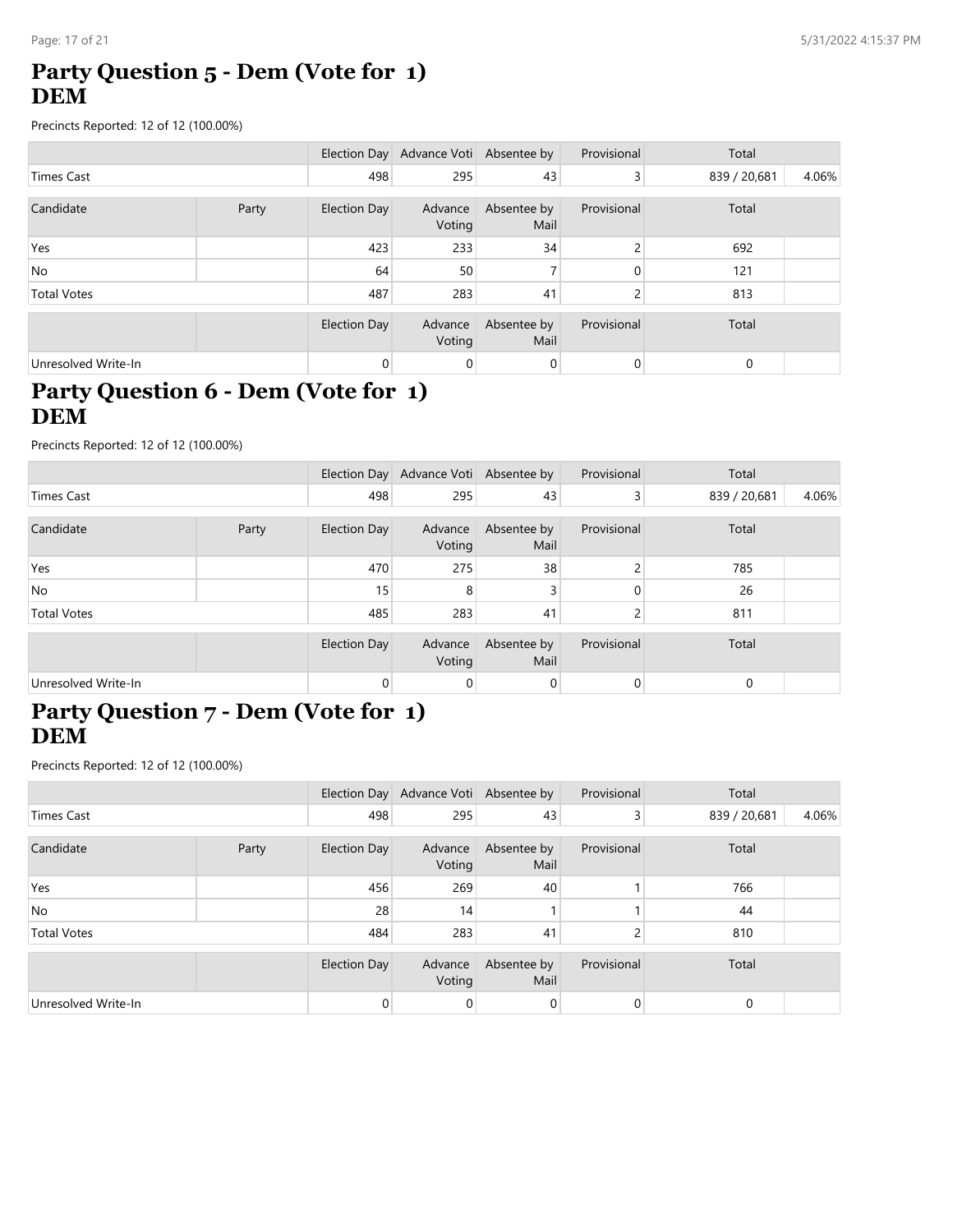### **Party Question 8 - Dem (Vote for 1) DEM**

Precincts Reported: 12 of 12 (100.00%)

|                     |       |              | Election Day Advance Voti Absentee by |                     | Provisional | Total        |       |
|---------------------|-------|--------------|---------------------------------------|---------------------|-------------|--------------|-------|
| Times Cast          |       | 498          | 295                                   | 43                  | 3           | 839 / 20,681 | 4.06% |
|                     |       |              |                                       |                     |             |              |       |
| Candidate           | Party | Election Day | Advance<br>Voting                     | Absentee by<br>Mail | Provisional | Total        |       |
| Yes                 |       | 407          | 219                                   | 34                  | C.          | 662          |       |
| No.                 |       | 76           | 65                                    |                     | $\Omega$    | 148          |       |
| <b>Total Votes</b>  |       | 483          | 284                                   | 41                  | C.          | 810          |       |
|                     |       |              |                                       |                     |             |              |       |
|                     |       | Election Day | Advance<br>Voting                     | Absentee by<br>Mail | Provisional | Total        |       |
| Unresolved Write-In |       | 0            | 0                                     | 0                   | 0           | 0            |       |

## **Party Question 9 - Dem (Vote for 1) DEM**

Precincts Reported: 12 of 12 (100.00%)

|                     |       |                     | Election Day Advance Voti Absentee by |                     | Provisional | Total        |       |
|---------------------|-------|---------------------|---------------------------------------|---------------------|-------------|--------------|-------|
| Times Cast          |       | 498                 | 295                                   | 43                  | 3           | 839 / 20,681 | 4.06% |
| Candidate           | Party | Election Day        | Advance<br>Voting                     | Absentee by<br>Mail | Provisional | Total        |       |
| Yes                 |       | 470                 | 275                                   | 39                  |             | 786          |       |
| No                  |       | 15                  | 10                                    |                     |             | 26           |       |
| <b>Total Votes</b>  |       | 485                 | 285                                   | 40                  |             | 812          |       |
|                     |       | <b>Election Day</b> | Advance<br>Voting                     | Absentee by<br>Mail | Provisional | Total        |       |
| Unresolved Write-In |       | 0                   | 0                                     | 0                   |             | $\mathbf 0$  |       |

# **Justice - Supreme Court of Georgia (Colvin) (Vote for 1)**

|                     |       |                     | Election Day Advance Voti Absentee by |                     | Provisional    | Total          |        |
|---------------------|-------|---------------------|---------------------------------------|---------------------|----------------|----------------|--------|
| Times Cast          |       | 4,492               | 2,398                                 | 217                 | 11             | 7,118 / 20,681 | 34.42% |
| Candidate           | Party | Election Day        | Advance<br>Voting                     | Absentee by<br>Mail | Provisional    | Total          |        |
| Veronica Brinson    |       | 1,095               | 539                                   | 43                  |                | 1,678          |        |
| Verda M. Colvin (I) |       | 2,736               | 1,555                                 | 137                 |                | 4,435          |        |
| <b>Total Votes</b>  |       | 3,831               | 2,094                                 | 180                 | 8              | 6,113          |        |
|                     |       | <b>Election Day</b> | Advance<br>Voting                     | Absentee by<br>Mail | Provisional    | Total          |        |
| Unresolved Write-In |       | 24                  | 9                                     | $\mathbf 0$         | $\overline{0}$ | 33             |        |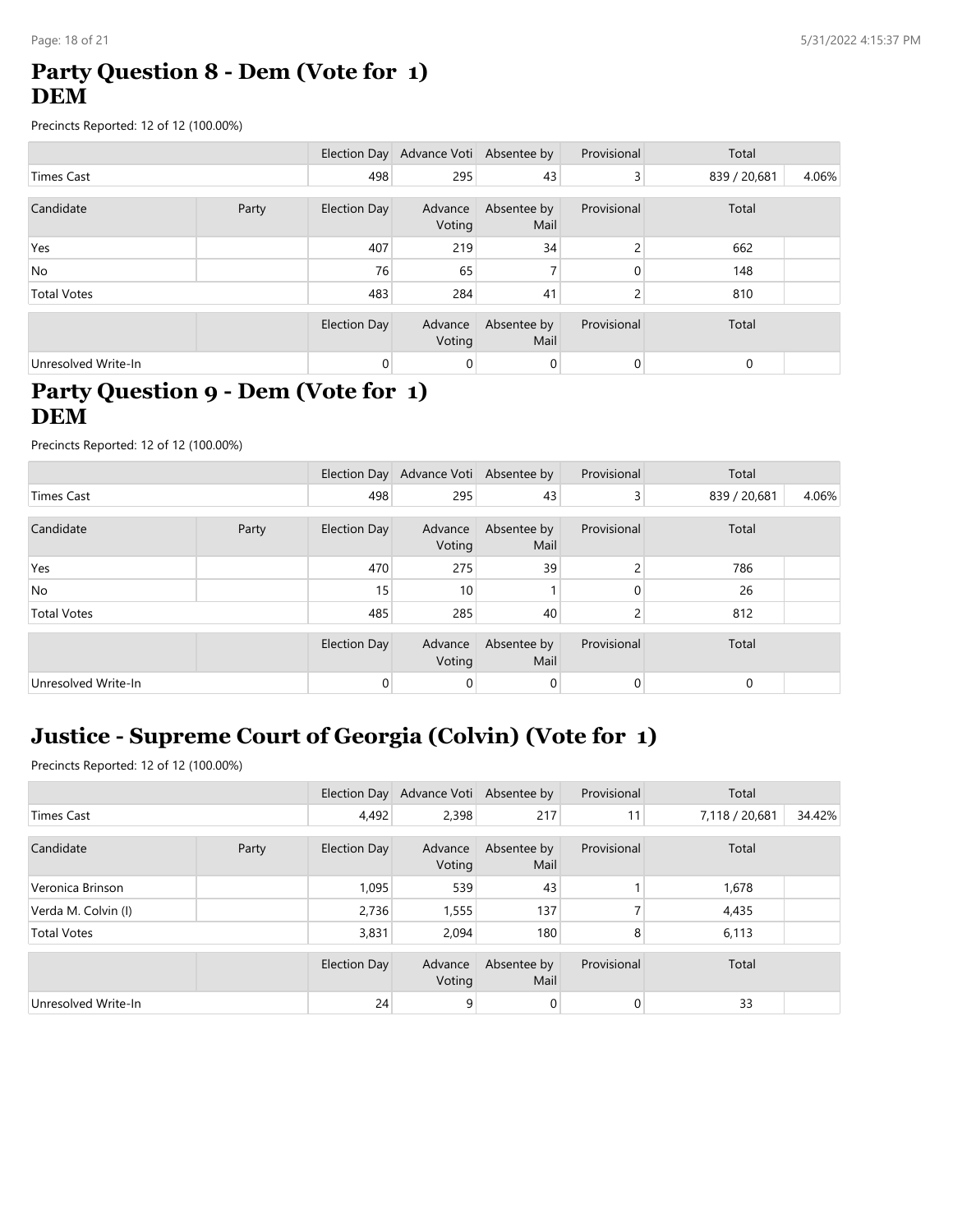## **Justice - Supreme Court of Georgia (LaGrua) (Vote for 1)**

Precincts Reported: 12 of 12 (100.00%)

|                        |       |              | Election Day Advance Voti Absentee by |                     | Provisional | Total          |        |
|------------------------|-------|--------------|---------------------------------------|---------------------|-------------|----------------|--------|
| Times Cast             |       | 4,492        | 2,398                                 | 217                 | 11          | 7,118 / 20,681 | 34.42% |
| Candidate              | Party | Election Day | Advance<br>Voting                     | Absentee by<br>Mail | Provisional | Total          |        |
| Shawn Ellen LaGrua (I) |       | 3,677        | 1,995                                 | 157                 | 8           | 5,837          |        |
| <b>Total Votes</b>     |       | 3,677        | 1,995                                 | 157                 | 8           | 5,837          |        |
|                        |       | Election Day | Advance<br>Voting                     | Absentee by<br>Mail | Provisional | Total          |        |
| Unresolved Write-In    |       | 27           | 12                                    | $\mathbf 0$         | 0           | 39             |        |

### **Justice - Supreme Court of Georgia (McMillian) (Vote for 1)**

Precincts Reported: 12 of 12 (100.00%)

|                     |       |              | Election Day Advance Voti Absentee by |                     | Provisional | Total          |        |
|---------------------|-------|--------------|---------------------------------------|---------------------|-------------|----------------|--------|
| Times Cast          |       | 4,492        | 2,398                                 | 217                 | 11          | 7,118 / 20,681 | 34.42% |
| Candidate           | Party | Election Day | Advance<br>Voting                     | Absentee by<br>Mail | Provisional | Total          |        |
| Carla McMillian (I) |       | 3,692        | 2,011                                 | 155                 | 8           | 5,866          |        |
| <b>Total Votes</b>  |       | 3,692        | 2,011                                 | 155                 | 8           | 5,866          |        |
|                     |       | Election Day | Advance<br>Voting                     | Absentee by<br>Mail | Provisional | Total          |        |
| Unresolved Write-In |       | 13           | 8                                     | 0                   | 0           | 21             |        |

## **Judge - Court of Appeals of Georgia (Barnes) (Vote for 1)**

|                           |       |              | Election Day Advance Voti Absentee by |                     | Provisional | Total          |        |
|---------------------------|-------|--------------|---------------------------------------|---------------------|-------------|----------------|--------|
| Times Cast                |       | 4,492        | 2,398                                 | 217                 | 11          | 7,118 / 20,681 | 34.42% |
|                           |       |              |                                       |                     |             |                |        |
| Candidate                 | Party | Election Day | Advance<br>Voting                     | Absentee by<br>Mail | Provisional | Total          |        |
| Anne Elizabeth Barnes (I) |       | 3,681        | 2,015                                 | 155                 | 8           | 5,859          |        |
| <b>Total Votes</b>        |       | 3,681        | 2.015                                 | 155                 | 8           | 5,859          |        |
|                           |       | Election Day | Advance<br>Voting                     | Absentee by<br>Mail | Provisional | Total          |        |
| Unresolved Write-In       |       | 12           | 4                                     | 0                   | 0           | 16             |        |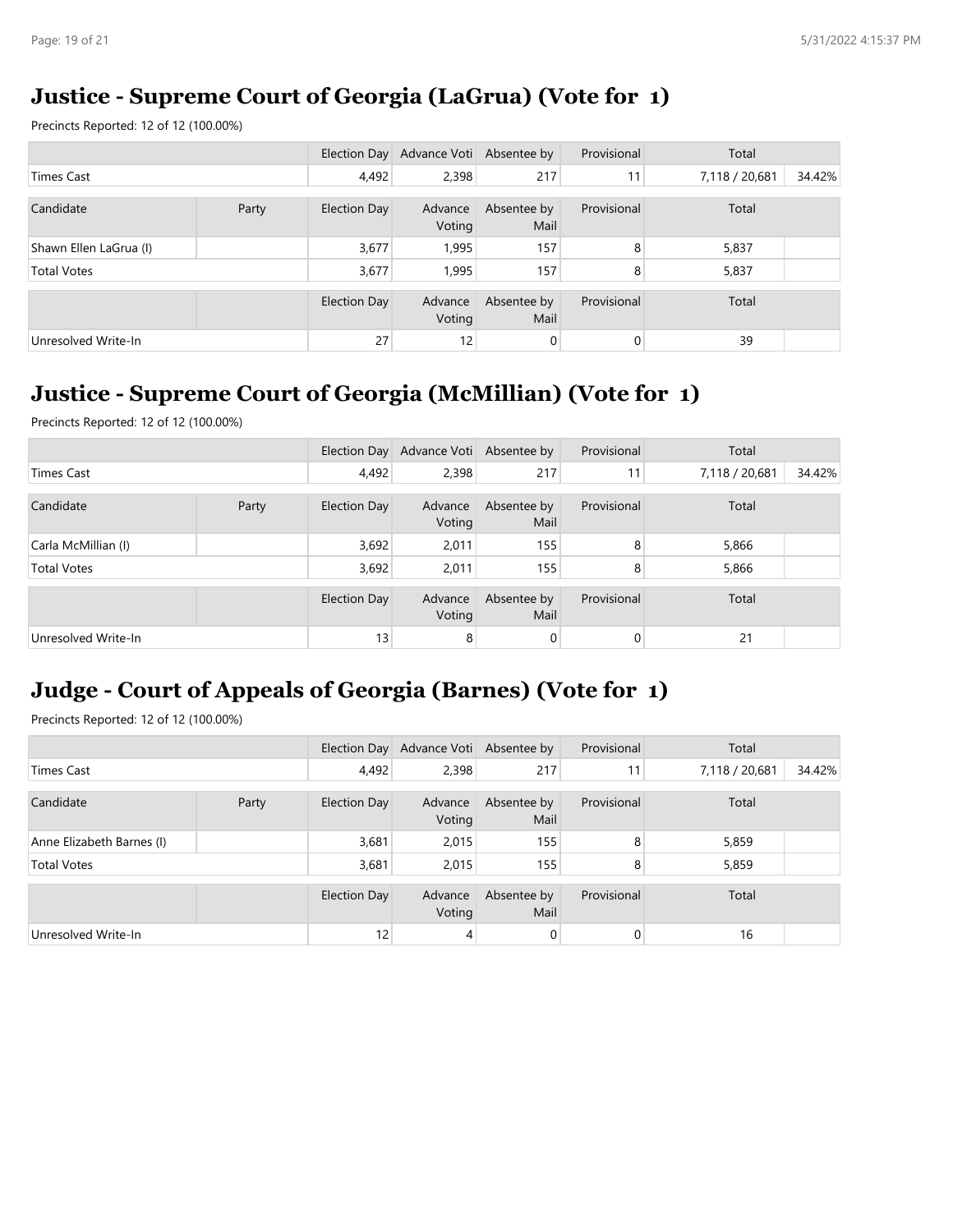## **Judge - Court of Appeals of Georgia (McFadden) (Vote for 1)**

Precincts Reported: 12 of 12 (100.00%)

|                     |       |              | Election Day Advance Voti Absentee by |                     | Provisional    | Total          |        |
|---------------------|-------|--------------|---------------------------------------|---------------------|----------------|----------------|--------|
| Times Cast          |       | 4,492        | 2,398                                 | 217                 | 11             | 7,118 / 20,681 | 34.42% |
| Candidate           | Party | Election Day | Advance<br>Voting                     | Absentee by<br>Mail | Provisional    | Total          |        |
| Chris McFadden (I)  |       | 3,689        | 2,010                                 | 155                 |                | 5,861          |        |
| <b>Total Votes</b>  |       | 3,689        | 2,010                                 | 155                 |                | 5,861          |        |
|                     |       | Election Day | Advance<br>Voting                     | Absentee by<br>Mail | Provisional    | Total          |        |
| Unresolved Write-In |       | 10           | 5                                     | $\mathbf 0$         | $\overline{0}$ | 15             |        |

## **Judge - Court of Appeals of Georgia (Pipkin) (Vote for 1)**

Precincts Reported: 12 of 12 (100.00%)

|                     |       |              | Election Day Advance Voti Absentee by |                     | Provisional | Total          |        |
|---------------------|-------|--------------|---------------------------------------|---------------------|-------------|----------------|--------|
| <b>Times Cast</b>   |       | 4,492        | 2,398                                 | 217                 | 11          | 7,118 / 20,681 | 34.42% |
| Candidate           | Party | Election Day | Advance<br>Voting                     | Absentee by<br>Mail | Provisional | Total          |        |
| Trea Pipkin (I)     |       | 3,657        | 2,001                                 | 157                 | 8           | 5,823          |        |
| <b>Total Votes</b>  |       | 3,657        | 2,001                                 | 157                 | 8           | 5,823          |        |
|                     |       | Election Day | Advance<br>Voting                     | Absentee by<br>Mail | Provisional | Total          |        |
| Unresolved Write-In |       | 11           | 4                                     | 0                   | 0           | 15             |        |

# **Magistrate Judge (Vote for 1)**

|                       |       |              | Election Day Advance Voti Absentee by |                     | Provisional | Total          |        |
|-----------------------|-------|--------------|---------------------------------------|---------------------|-------------|----------------|--------|
| Times Cast            |       | 4,492        | 2,398                                 | 217                 | 11          | 7,118 / 20,681 | 34.42% |
| Candidate             | Party | Election Day | Advance<br>Voting                     | Absentee by<br>Mail | Provisional | Total          |        |
| David Patton, Sr. (I) |       | 3,833        | 2,096                                 | 172                 | 8           | 6,109          |        |
| <b>Total Votes</b>    |       | 3,833        | 2.096                                 | 172                 | 8           | 6,109          |        |
|                       |       | Election Day | Advance<br>Voting                     | Absentee by<br>Mail | Provisional | Total          |        |
| Unresolved Write-In   |       | 10           | 8                                     | 0                   | 0           | 18             |        |